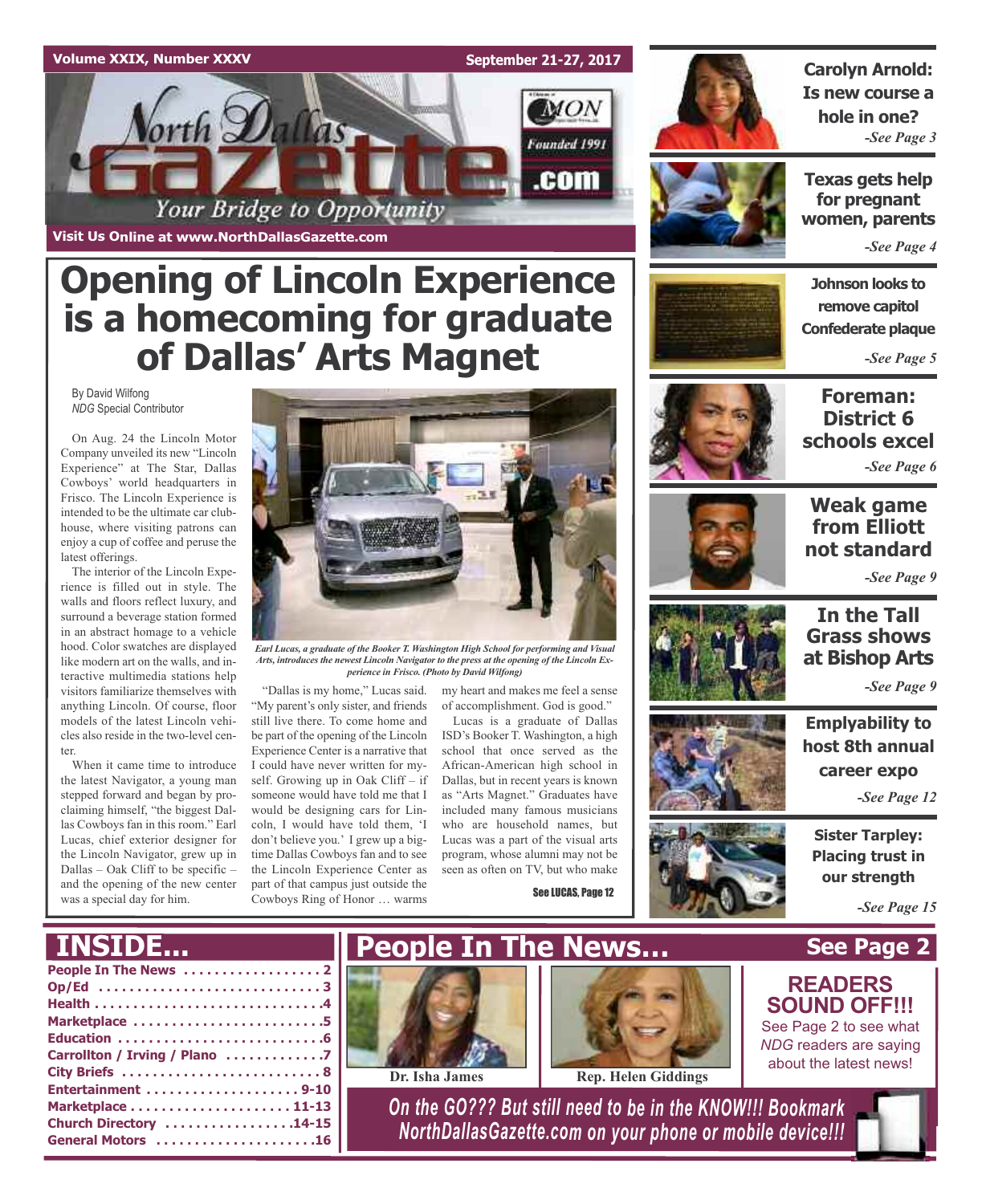### **People in the News www.NorthDallasGazette.com**

### **Dr.Isha James**

FORTWORTH — Earlier this week, Dr. Isha James was asked who were amongst those who have greatly inspired her to beome the virtuous woman for whom she is widely known.

As usual, the woman who is responsible for giving her life undoubtedly topped the list.

"My mom is the most intelligent and sweetest person I know," James told Making Headline News. "She taught me to be smart, have a good work ethic, pray at all times and to carry myself like a lady."



Much to James' delight, it is due in large part to her mother's unyielding love, coupled with those valuable life lessons she's learned throughout the years that have contributed mightily to her being widely recognized

### **Rep. Helen Giddings**

The fourth edition of Who's Who In Black Dallas will be unveiled at a networking reception and program at the Hyatt Regency Hotel Friday, Sept. 29 beginning at 6 p.m., officials announced today. Who's Who In Black Dallas will be celebrating the achievements of African Americans in the metropolitan Dallas area. Over 200 people will be highlighted in the publication.

The *North Dallas Gazette* is pleased to announce Ruth Ferguson, editor of the North Dallas Gazette (NDG) is one of the honorees included in



this year's edition. Initially, a freelance writer, Ferguson transitioned to the editor's role in the fall of 2007.

"I am honored to be recognized by the selection committee," Ferguson stated. "Each year it has been amazing to learn more about the contributions of the previous honorees. It is a privilege to be included in the 2017 edition."

as a woman of excellence and substance, one who understands wholeheartedly the divine purpose for which God has created her.

"I love the idea that I can share my Pearls of Wisdom from both my life's journey and my professional journey with others and watch them use that to flourish in their own way," James said. "I'm a born leader, but I also love to lead by example, so I love to see the idea that others are willing to go the course." A native of Fort Worth, Texas,James'wealth of wisdom both as an accomplished Corporate America professional and a Godly woman have seemingly been cherished and commended

This is the second time a member of the *NDG* team has been recognized. Previously,*NDG's* PublisherThurman R. Jones was featured for his contributions to the media, political and business community.

Joining the celebration for the fourth edition will be State Senator Royce West, Managing Partner of West andAssociates LLPand Effie Dennison, Senior Vice President and Director Community Development and Corporate Social Responsibility for Texas Capital Bank. West by countless individuals across the country, thanks in large part to her flourishing empowerment and life-enhancing business venture.

Known in the Corporate America sector for her collaborative and engaging mindset, James is Founder and CEO of Extraordinarily Empowered, a Life Coach/Motivational Speaking oriented venture whereby her key focuses are geared largely toward helping women and girls focus on their inner self, most notably through learning from their past while embracing their future — all while simultaneously building confidence self-esteem and an overall positive self-image

penned the Foreword and Dennison wrote the Introduction for the fourth edition.

"Recognizing the achievements of African Americans in Dallas is significant. Sharing my thoughts among those affiliated withWho'sWho In Black Dallas is very heartwarming," said West.

"I wasthrilled to be invited to write the Introduction for the fourth edition of Who's Who," said Dennison who has been previously recognized in the Corporate Brass section in Dallas. "I have been an admirer of the many talented people in this city for a long time and am encouraged about recognizing African American contributions."

and self-awareness.

Armed with a stellar Corporate America track record that spans more than two decades, James — whom ironically, is a former competitive track and field athlete — credits the assortment of experiences and life lessons she's faced in her selected industry for having played a monumental role in her desire to empower women from various walks of life.

"I give students valuable information to encourage their ambition and empower confidence," said James, A Texas Southern University alumna who holds multiple degrees in business and education. "I am always re-

"We are excited to be doing the fourth edition of Who's Who In Black Dallas and are equally excited to have Senator Royce West and Effie Dennison penning the Foreword and Introduction for this edition," says Carter Womack, Chief Operating Officer of Who's Who

Started last year as an added feature is the issuing of three awards – Eddie Bernice Johnson Trailblazer in honor of the long-serving Congresswoman; Comer Cottrell Entrepreneur in honor of the late Hair Care Manufacturing Entrepreneur and Community Impact. State Representative Helen Giddings will receive the Trailblazer, Curtis

Publishing.

minding them that you are not your circumstances. In my working environment, I'm known for talking and being able to successfully take on a project and running with it through execution."

For what it's worth, inspiring young ladies to fully execute — or follow through on — life's toughest of challenges is often amongst James' key objectives, particularly when duty calls for her to share of her wealth of wisdom before the masses.

"In my empowerment talks and presentations, I am able to speak to audiences of all sizes and customize my presentation topics based off of what is needed," James explained.

Ransom, owner of numerous  $KFC's$  franchises will get the Comer Cottrell Entrepreneur Award and John Proctor, chair, Regional Black Contractor Association, advocate for African American business inclusion, the Community Impact Award.

The reception is open to the public at a cost of \$75 per person that includes a copy of the book. To RSVP go online to https://shoprealtimesmedia.com/shop/uncategorized/whos-who-in-blackdallas-4th-edition-unveiling . Pre-order of the publication is also available for \$39.95 by going to website – www.whoswhopublishing.co m or calling (313) 963–8100.

# **NDG Readers Sound Off...**

### **DeMarcus Lawrence starts Cowboys season off with <sup>a</sup> strong per- formance**

Kudos, accolades, blessings etc. to Demarcus Lawrernce and all the other young men who have hit the NFL lottery. May they survive injuries, NFL politics, competition, CTE and any other obstacles. I wish them big money, peace, and a long life.

But I am one of thousands who will be boycotting the NFL this year. When an organization will stop a US citizen from working in the field of his choice because he wants to exercise his constitutional

rights, that organization does not deserve my support. The NFL has apparently conspired to stop (a former Super Bowl quarterback) Colin Kaepernick from working in the NFL. I will not watch any NFL games this year – especially those that the Dallas Cowboys play in. *-- Anonymous*

### **White Coach threatens to choke a Black student for wearing, "I Can't Breath." t-shirt** I know this article is

leading towards racism but my daughter is white as snow and in just the first few weeks of school this coach has treated my child like crap so much at this point that im looking to contact the district about it… From my perspective it looks less of a race issue and more of a power issue… Domination of those he feels are weaker than himself… This guy is a mess.. *-- J Stew*

#### **Rep. Eric Johnson applauds Speaker Strauss call for removal of**

**Confederate plaque** I am confident Governor Abbott and the other members of the State Preservation Board will agree that this plaque must go...an soon. #txlege -- Rep. Eric Johnson  $via$  **Faceboo** 

I can't believe it's still up. Of course I can't be lieve it went up in the fir place. -- Phanessa Adams-Ho

*via Facebook*

### **A Hole in One?** I live in Oak Cliff, I did n't know that the bon package doesn't do much for Oak Cliff when Oa Cliff needs so much. --Edward H. Sebesta v Facebook

**To share your opinion visit NorthDallasGazette.com**

| <b>Criminal Defense</b><br>· DWI / Suspended License<br>• WARRANTS Removed <sup>¥</sup><br>• 24 Hour Jail Release*<br>• Occupational license, felonies<br>• Protective Order<br>• Misdeamenor/Felonies <sup>*</sup> | <b>Family Cases</b><br>• Divorce / Annulment<br>• Child Support / Paternity<br>• Custody Modification<br>• Restraining Order<br>• Protective Order<br>• Name Change / Adoption<br>• Domestic Violence |
|---------------------------------------------------------------------------------------------------------------------------------------------------------------------------------------------------------------------|-------------------------------------------------------------------------------------------------------------------------------------------------------------------------------------------------------|
|                                                                                                                                                                                                                     | <b>Easy Payment Plans</b>                                                                                                                                                                             |
| <b>Law Offices Of Vincent Ndukwe</b><br>1538                                                                                                                                                                        | Ч.                                                                                                                                                                                                    |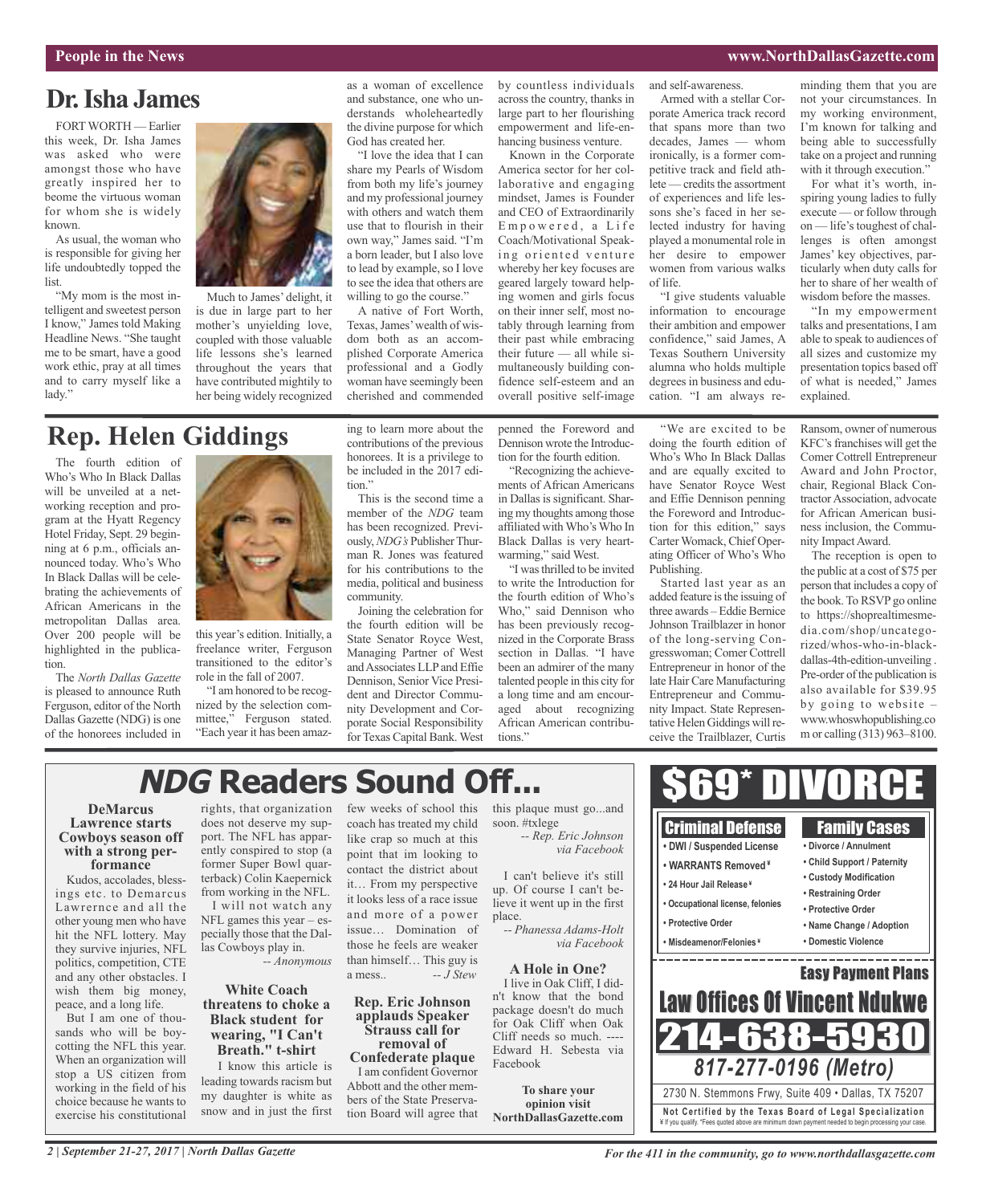### **www.NorthDallasGazette.com Op-Ed**

built with a Special Use Permit and must undergo a zoning change to accommodate the plans of the devel-

So where do we go from

about the need to vote. The choice to remain silent, sit on the sidelines and not vote is a decision in and of itself. This community, young and old have the power to make a change to fight apathy and complacency. Don't know if the meeting at the Golf Club can be considered as a hole in one, but It is certainly would be worth it to



#### By Carolyn Arnold

The Community Meeting at the Golf Club of Dallas was an eye-opener and just might be the catalyst that is needed to jumpstart Community Involvement and Community Growth. The meeting was hosted by Councilmember Casey Thomas, District 3 and was designed to get feedback from the Neighborhoods regarding the sale of the Golf Course and the proposed housing development for 500 homes… The debate as to whether this was another attempt for a "Grow South/Neighborhood Plus Project" or not lingered throughout the evening.

This situation was a reminder of the proposal made by another developer in the mid-2000s who wanted to build affordable homes in the Southern sector near the Glen Oaks community. The assumption was made this community would be an easy target and no one would care. Needless to say, the plan was abandoned because the community turned out in the same manner as the Golf Club residents and neighbors.

In the words of Fannie

(TriceEdneyWire.com) - The statistics are troubling. People of color are far more likely to suffer from inequity. Inequity that can be traced directly to racism, a side effect and the enduring legacy, of slavery. The legacy of slavery has insinuated itself into the very fabric of oursociety via the criminal justice system, housing, and education.

Ta-Nehisi Coates, a national correspondent for The Atlantic wrote an article titled: The Case for Reparations, that addressed all of the ways in which the ideals of slavery and racism have endured in the United States through policy created by the U.S. government and the prime opportunity that now exists for our country to make amends.

The most important thing

### Lou Hamer, delegate to the **A Hole In One?**

1964 DemocraticConvention, "I am sick and tired of being sick and tired" might have been the theme of the evening. She was tired of pushing for equality and being denied and ignored. The challenges the Southern part of Dallas still face appeared to weigh heavily on the hearts, minds, and souls of those who spoke. Many in attendance have vested history in the community and remembered the days of a "fully serviced neighborhood" with restaurants, grocery stores, bakeries, and other forms of businesses.

The question was asked as to whether or not the City of Dallas could purchase the Club through the Bond package. The citizens of Dallas are being asked to support a \$1.5 billion bond in November, this bond has very little benefit to the Southern Sector. The answer should be clear. citizens should decide whether or not due diligence has been given to make sure all communities are served through this initiative. Voting is the key to addressing the shortfall of any Bond package.

Dallas County Elections

that the article did was to explain how we got where we are today. How we moved into segregated neighborhoods, why children of color now go to schools with fewer resources and how our communities were built on in-

As planners and public health workers, health equity

method for including a project of this nature. It is interesting to note, every councilmember has received \$10.5 million in discretionary funds for this bond. Can you imagine what could be done with this project if the three or four of the Southern Sector councilmembers utilized a portion of their funds for this project?

The reflection of civil rights issues in Dallas alone, should encourage the grassroots not to give up. The history of the Golf Club, formerly the Oak Cliff Country Club is definitely a starting point. African-Americans began to buy homes, some adjacent to the clubhouse and still could not gain membership. It seems now, we are back to square one. The neighbors will not have a say on the present zoning of R-5 which will allow single-family homes to built

The actual building was *on Facebook*

> •  $71.65\%$  is the home ownership rate of White families

> *Carolyn Arnold, President – Oak Cliff Leadership Council, Former Dallas City Councilmember. Follow Carolyn King Arnold*

stay in the game.

#### **Environmental**

In New York City, communities of color bear exposure to:

• 30% of the exposure of city waste

• 70% of sewage sludge

To read more about The Reddings and the impact of racism on their daily lives, the article and infographic can be found on Medium: A Day in a Life: How Racism Impacts Families of Color. For more information about Living Cities, check out their website: https://www.livingcities.org/.

For more information about how to address and close racial opportunity gaps, check out Living Cities' Racial Equity and Inclusion page.

shows 1,277,177 registered voters as of September 2017. It is interesting to note, less than four percent of the voters are making decisions which impact our communities on most elections. Yes, there is always a

oper. Thus, the need to notify the public about the plans. The power of the people can determine the future of the project by engaging in communication with the councilmembers, including the Mayor and speaking at the zoning meeting before the Zoning and Planning Commission. Please note, every councilmember has a zoning commissioner. here? Some folks say they are sick and tired of hearing

on the green space.

is often a lens through which we aim to address the barriers and health outcomes that typically only affect people and communities of color. These barriers impact every

equity.

part of their daily lives and are reinforced by the choices made by local policy makers and practitioners in many sectors.

The article and infographic written by Living Cities, provides a snapshot in the daily life of a family named The Reddings. Of

**How racism impacts people, families and communities of color** particular interest are the parts of their day that are impacted by health, transportation, housing, and environmental challenges that exist at the structural, institutional or individual/implicit bias levels of racism. The areas addressed by the infographic are:

#### **Health**

• 46% of maternal deaths ofAfrican-American women are preventable

• 33% of maternal deaths of White women are preventable

### **Transportation**

• Black workers have the longest average commute time: 50.8 minutes, which causes high transportation and child care costs

#### **Housing**

• 43.05% is the home ownership rate of Black families

For the 411 in the community, go to www.northdallasgazette.com September 21-27, 2017 | North Dallas Gazette | 3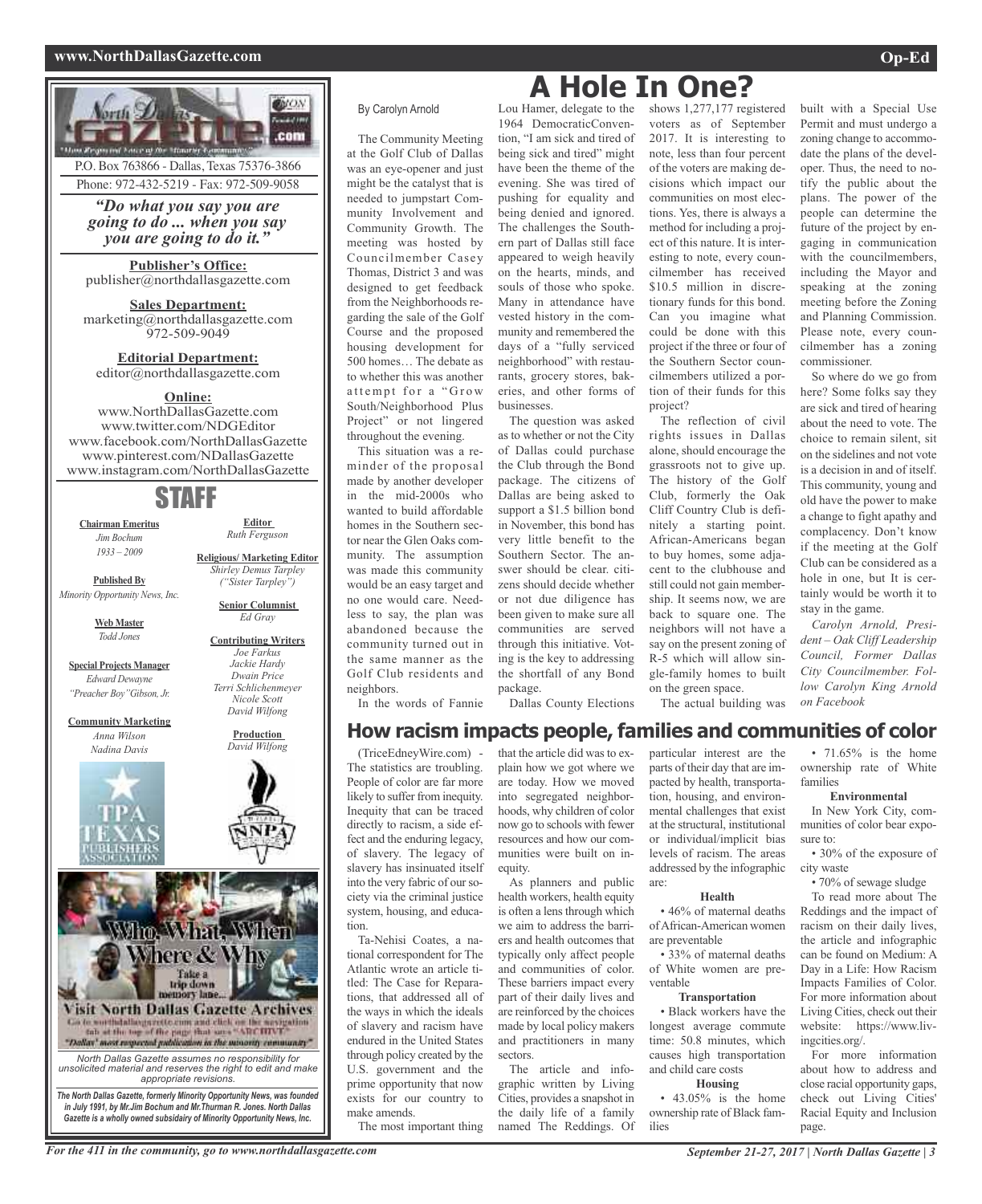# **Texas awarded more than \$17 million for home visit services to pregnant women and parents**

*Joe Green / Flickr*

The Health Resources and Services Administration (HRSA) announced \$17,095,280 in funding to Texas through the Maternal, Infant, and Early Childhood Home Visiting Program (MIECHV Program).

These funds will allow Texas to continue to provide voluntary, evidence-based home visiting services to women during pregnancy, and to parents with young children up to



kindergarten entry. "The MIECHV Program helps parents and care-

givers connect with services and resources and improve the skills they need

to support their families' well-being and provide the best opportunities for their children," said HRSA Associate Administrator for Maternal and Child Health Michael Lu, M.D., M.S., M.P.H.

"In these voluntary programs, trained nurses, social workers, early childhood educators, or other trained professionals meet regularly with expectant parents or families with young children in their

homes, building strong, positive relationships with families who want and need support."

The MIECHV Program serves almost 42 percent of U.S. counties with high rates of low birth weight infants, teen births, families living in poverty or infant mortality.

Three-fourths of families participating in the program had household incomes at or below 100 percent of the Federal Poverty Level.

Administered by HRSA, in partnership with the Administration for Children and Families, the MIECHV Program gives pregnant women and families, particularly those considered at-risk, necessary resources and skills to raise children who are physically, socially, and emotionally healthy and ready to learn.

# **Parkland experts encourage men to seek education on prostate cancer**

Prostate cancer is a leading cause of cancer death in men in the United States, third only to lung and colorectal cancers. Though potentially serious, in most cases it can be successfully treated, especially if detected early. National Prostate Cancer Awareness Month each September offers men the opportunity to discuss the disease, its prevention and possible treatments with their healthcare provider.

"We want our patients to seek information about this form of cancer and the im-

portance of screenings that could help save their lives," said Yair Lotan, MD, Medical Director of the Urology Clinic at Parkland Health & Hospital System and Professor of Urology at UT Southwestern Medical Center.

The American Cancer Society (ACS) estimates that in 2017 there will be 161,360 new cases of prostate cancer diagnosed and 26,730 deaths. According to the organization, more than 2.9 million men in the U.S. diagnosed with the disease are still alive today.

In many cases, prostate cancer is slow growing, and often people who suffer from it don't show symptoms. "The vast majority of men are diagnosed when they have no symptoms and although urinary symptoms can occur, they are not common. That's why screenings are important," Dr. Lotan said.

Prostate cancer can often be found early by performing a prostate-specific antigen (PSA) blood test and a digital rectal exam. If these exams suggest the possibility of cancer being present,

providers perform other exams, such as a transrectal ultrasound guided prostate biopsy to confirm the diagnosis.

Older men are more prone to develop prostate cancer. The ACS estimates about 6 cases in 10 are diagnosed in men aged 65 or older and it is rare before age 40. The average age at the time of diagnosis is 66. In addition, African-American men and Caribbean men of African ancestry are more likely to

See CANCER, Page 5

Small "NET" Revenue Interest **No Matter How Small** Fax Information To: 972-509-9058 Call: 972-432-5219 (Leave Message) Friail: inquiries1909@gmail.com

**CASH TODAY!!!** Fair Price Offer For Oil and/or Cas Royalty



# JOIN US FOR A FREE INFORMATION WORKSHOP

### OCTOBER 18, 6 P.M. AT PLAND MUNICIPAL CENTER, 1520 K AVE.

This is a great opportunity to discover the CIP projects available for the upcoming year.

- > Meet City staff from Procurement, Parks & Recreation, Engineering and Public Works
- > Get first-hand information about approved projects and the City's bid process.
- > Prime and sub-contractors are encouraged to attend
- > Ask procurement and project questions

PRE-REGISTER FOR THE EVENT TODAY AT PURCHASING@PLANO.GOV



Plano



Monthly meetings ·Special events ·Trade shows

Contact us at 214-540-6932 or

leasing@transformanceusa.org

www.transformanceusa.org/eec

«Business seminars ·Birthday parties 8 Curceaferas



### 8737 King George Dr., Dallas, TX 75235 **ECONOMIC EMPOWERMENT ICENTER**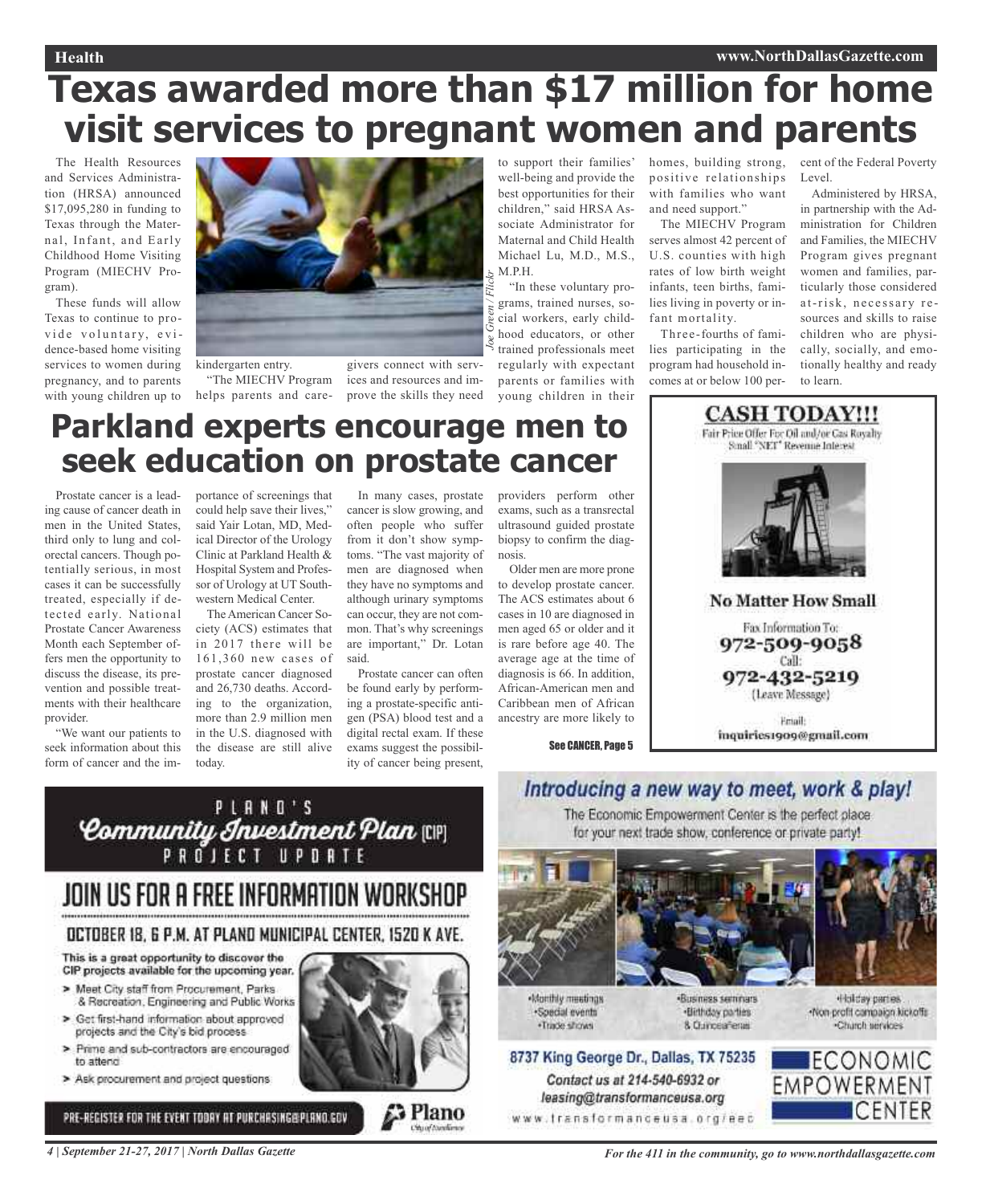### **Community**

## **Rep. Eric Johnson applauds Speaker Strauss call for removal of Confederate plaque**

AUSTIN – Texas House Speaker Joe Straus (R-San Antonio) has sent a letter to the Texas State Preservation Board calling for the removal of the "Children of the Confederacy Creed" plaque from inside the Texas Capitol. He stated in his letter that the plaque contains "incorrect information about our history" and called for its removal "as soon as practicable."

"I applaud Speaker Straus for doing the right thing by calling for the plaque's removal. The other members of the Texas State Preservation Board are well educated, honest folks. I think once they've all taken the time to



*in the Texas State Capitol. (Image: Courtesy of Rep. Eric Johnson)*

read the plaque and compare it to the historical record, they will come to the same conclusion Speaker Straus and I did," stated Representative Eric Johnson in a statement

in response to Speaker Straus' letter.

The plaque was put in place in 1959, nearly 100 years after the end of the Civil War applauding the efforts of the Confederate soldiers. It includes the following statement:

"We, therefore, pledge ourselves to preserve pure ideals; to honor our veterans; to study and teach the truths of history (one of the most important of which is, that the war between the states was not a rebellion, nor was its underlying cause to sustain slavery), and to always act in a manner that will reflect honor upon our noble and patriotic ancestors."

Rep. Johnson recently posted via Facebook his concerns about the plaque, which he must pass every day on his way to his office at the State

Capitol lauding the Confederate efforts. Reportedly Governor Gregg Abbott has agreed to meet with Rep. Johnson to discuss the plaque and other Confederate symbols at the State Capitol. However, as of this morning, the meeting date and time is not confirmed.

This progress comes on the heels of the removal of the statue of General Robert E. Lee in Dallas. Also, Dallas Mayor Mike Rawlings'Task Force on Confederate Monuments continues to meet to address the other statutes and monuments throughout Dallas. The committee recently voted to recommend the park

revert back to its previous name, Oak Lawn Park.These are decisions Dallas has been slow to arrive at because according to *NDG* Senior Columnist Ed Gray Dallas is asleep at the wheel of history and justice because it is good for business.

"We still have work to do, obviously, but this is a very positive step in the right direction. With Speaker Straus's support, I am confident the plaque will come down soon. Once again, Speaker Straus has demonstrated the kind of principled leadership for which he is now known," Johnson added.

# **Richardson's Cottonwood Art Festival hosts Artstop craft area for kids**

Children of all ages will have the opportunity to create mini masterpieces at the City of Richardson's Cottonwood Art Festival, to be held Oct. 7-8. Festival organizers of the semi-annual, prestigious show will once again hostArtStop, a place for kids and families to let imaginations run wild and watch the

world of art come to life.

Nestled in the center of the festival, ArtStop is an area decorated with colorful lifesized paint brushes, chalkboard easels and pottery wheels. Staffed by more than 200 volunteers, children can create and decorate a sculpture hat, paint a canvas masterpiece, add to an enormous

woven web or practice their hand at sculpting clay on a real potter's wheel.

Additional activities will include:

• Crazy Cool Caps- Kids can create their own colorful, over-the-top hat using ribbons, glitter, feathers, pompoms, foam shapes and more. • Throwin' Mud - It's OK for children to play in the mud at this activity station guided by ArtStop's own master potters as kids learn to throw a pot or form a vase on an electric potter's wheel.

• Tile Treasures – Mosaics made from trinkets and tissue are as unique and creative as the children who make them and the tiles make wonderful keepsakes.

• Rollin' and Recyclin'- The "Green Team" is back with more ideas and ways kids and families can recycle or be creative with the stuff we usually throw in the trash. This "Art from the Park" activity is free.

Considered a part of Richardson life for over 40

years, the festival features something for everyone. In addition toArtStop activities, attendees can view hundreds of museum-quality art exhibits, listen to live music, and sample a variety of festival-favorite eats and treats. Food and spirits are available for purchase in the Lakeside Courtyard.

# **NDG Movie Review: Kingsmen 2 is not so golden after all**

By Joe Farkus *NDG* Contributing Writer

The sequel to 2014's surprise hit Kingsmen: The Secret Service is aptly named Kingsmen 2: The Golden Circle delivers the same dizzying CGI action sequences and punchy humor as its predecessor. Opening with a car chase through the streets of London, headspinning hand-to-hand combat, and over-the-top special effects all in one sequence, the film sets its tone firmly where fans of the first installment would expect. But it is from this point, however, that things become

much less consistent.

After *Kingsmen* – directed by an English director and starred by a largely English cast – found unexpected success and favorable reviews in the U.S., the choice was made to include actors Channing Tatum, Jeff Bridges, and Halle Berry as the Kingsmen's American counterparts in a clear attempt to provide even greater appeal to American audiences the second goaround. Many moviegoers will be disappointed to find that one the film's supposed stars – Tatum – spends much of the film in a vegetative state with little actual

screen time.

The attempts at including American cultural aesthetics, and particularly cultural and social aspects of the American South, come across as hokey and downright insulting at times. While still entertaining, it is impossible to ignore the almost patronizing efforts to appeal to American audiences; rather than complement the distinct and bold comedic tone, they distract from it.

Director Matthew Vaughn's generous usage of one particular guest star absolutely saves the second half of the film from its predictable plot. Elton John serves as a shockingly hilarious and potent addition to the cast with moments that serve as the film's comedic highlights.

As with most sequels, Kingsmen 2 does not live up to its remarkably fresh predecessor. Audience members looking for a flashy action flick this autumn will still find entertainment value despite its gimmicky attempts at pleasing American audiences.

*Kingsmen 2* opens Sept. 22 in theaters nationwide. Parents, please note this film is rated R for mature audi-



Treatment options include active surveillance, surgery, radiation, chemotherapy and cryosurgery.

For more information on prostate cancer, visit the American Cancer Society at www.cancer.org/cancer/pros tatecancer/detailedguide/.

Men needing to discuss prostate cancer with a physician can contact any of Parkland's Community Oriented Primary Care health centers, which can be located by visiting www.parklandhospital.com/phhs/locations.

### be diagnosed than men of **CANCER,** continued fromPage <sup>4</sup>

other ethnicities and it is recommended for them to seek screening earlier starting age 45.

Dr. Lotan said men should have the opportunity to make an informed decision regarding screenings, possible diagnosis and treatment. "Patients should have an open and honest conversation with their providers to discuss the risks, uncertainties and possible benefits of screening proce-

*For the 411 in the community, go to www.northdallasgazette.com*

dures," he said.

"The good news is that most men who are appropriately screened are diagnosed with curable disease. Also, some men are found to have non-aggressive disease and don't need treatment and can just be monitored," Dr. Lotan said.

Men diagnosed with prostate cancer should consult with their physicians and carefully weigh a number of factors before making a treatment decision. Factors to consider include age, expected life span, other health conditions and stage of cancer.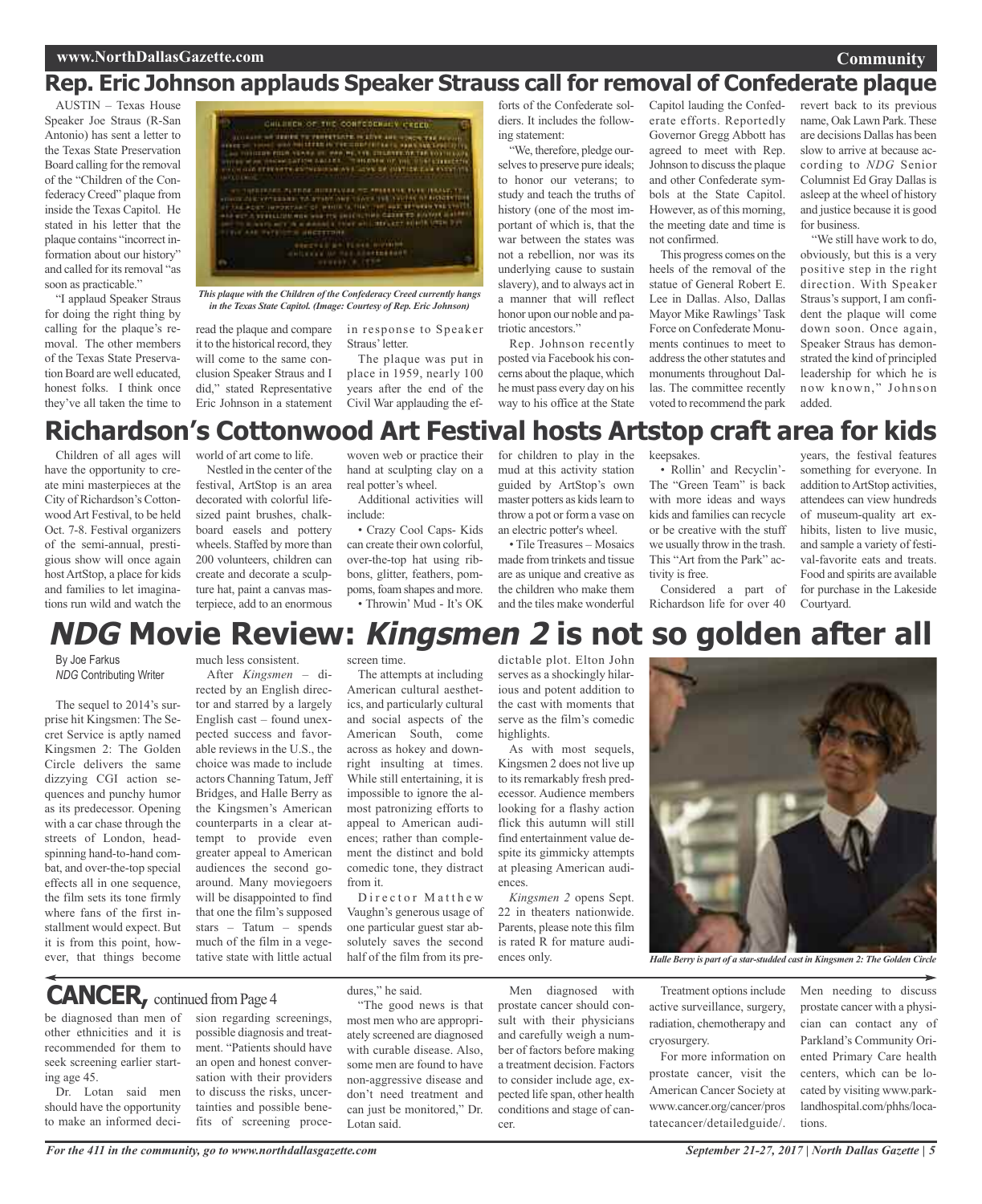# **District 6 signals great promise for the 2017-18 school year**



The results are in, and I'm proud to announce that there are no low-performing schools in District 6! Thanks to the tireless efforts of dedicated principals and teachers, and the partnership of hopeful parents, our students are continuing to demonstrate their poten-tial for academic success.

Through the implementation of improvement-oriented programs and initiatives, campus-es across District 6 are experiencing sig-

nificant turnarounds. For instance, T. W. Browne Middle School is celebrating it's status as a "met-standards" school, reflecting impressive growth in student performance. Campus leaders attribute this positive trend to data-driven strategies and customized professional development for teachers and staff. Browne is just one of several District 6 schools that are going the distance to sup-port our students and improve our schools. I commend them for their commitment to ex-cellence.

I am thrilled that T. L. Marsalis, Thomas Tolbert and Leslie Stemmons elementary schools have received all six of the TEA

distinction designations for the 2017 STAAR testing season, the highest recognition an elementary school can receive from the state! These schools are an example of the stellar academic performance taking place across District 6.

Also to be commended are the staff and students of Justin F. Kimball High School for their acts of kindness in the wake of Hurricane Harvey. Thanks to a schoolwide donation drive organized by students, many received tangible support during this difficult time. It's always heartwarming to see our students demonstrate a sincere concern for others. I'm inspired

to see them take a project from idea to implementation. It's evidence that we're growing a generation of compassionate leaders and problem-solvers in our community.

The ideals of leadership and community aren't new to District 6. The David W. Carter feeder pattern is rich in history, academic accomplishment, and neighborhood pride. A unique feature of District 6, this network of schools is one of the few predominantly African-American feeder patterns in all of Dallas ISD. And while I fully celebrate the growing diversity of students districtwide, it's important to acknowledge the

cultural traditions of academic excellence, professional success and community involvement in our own backyard.

See how many TEA distinction designations District 6 schools earned:

#### **Elementary Schools**

- Jimmie Tyler Brashear -
- Umphrey Lee 3 out of
- 
- 
- Ronald E. McNair 2
- Maria Moreno 1 out of
- 6 distinctions
- 
- T.G. Terry 3 out of 6

• Robert L. Thornton - 2 out of 6 distinctions

• Thomas Tolbert - 6 out of 6 distinctions

• Adelle Turner - 5 out of 6 distinctions

• Mark Twain - 2 out of 6 distinctions

- Daniel Webster 1 out
- of 6 distinctions

### **Middle Schools**

• T.W. Browne - 4 out of 6 distinctions

- STEAM at D.A. Hulcy - 2 out of 6 distinctions
- Boude Storey 1 out of 6 distinctions

### **High Schools**

• Kathlyn Joy Gilliam Collegiate Academy - 2 out of 6 distinctions

• Justin F. Kimball - 1 out of 6 distinctions

### **UT Dallas recognized for value, diversity by U.S. News & World Report**

The University of Texas at Dallas is among the best values and most diverse campuses in the newly released 2018 *U.S. News & World Report* Best Colleges rankings.

UT Dallas is listed as the second best value out of all public schools in Texas, and is tied for 11th nationwide and second in the state in terms of campus ethnic diversity.

"UT Dallas is committed to providing an inclusive, welcoming campus for all students," said Dr. George Fair, vice president of diversity and community engagement and dean of the School of Interdisciplinary Studies. "We're proud to be recognized for our efforts to enhance, embrace and celebrate diversity. Diversity challenges stereotypes, encourages critical thinking and teaches students how to communicate with people from different backgrounds."

*U.S. News & World Report* evaluated nearly 1,400 U.S.-based colleges on up to 15 measures of academic quality. The calculation of best value takes into account academic quality and



*UT Dallas earned high marks for its value and campus ethnic diversity from U.S. News & World Report. (Photo: UT Dallas)*

attendance given an average level of need-based financial aid.

The publication's diversity rating factors in the total proportion of minority students, leaving out international students, and the overall mix of groups.

"UT Dallas thrives because of its richly diverse student body and its faculty and staff who are committed to student success," said Dr. Jessica Murphy, associate professor of literary studies in the School of Arts and Humanities and newly appointed dean of undergraduate education. "These

the 2016-2017 net cost of two rankings help confirm that we are headed in the right direction."

> Earlier this year, UT Dallas was ranked 32nd in Kiplinger's Personal Finance magazine's list of the best values among the nation's public universities. In Forbes magazine's 2017 list of the best value colleges, the University ranks third among public universities in Texas.

Also, UT Dallas ranks No. 1 in the United States among universities founded less than 50 years ago, according to Times Higher Education.



# **DRN TO BE GREAT**

By 2020, 65 percent of all jobs will require postsecondary education and training beyond high school. The Every Student Succeeds Act (ESSA) requires that acquisition of those higher-order thinking skills be the standard for every student. To learn more about ESSA and how you can get involved, visit www.nnpa.org/essa.



out of 6 distinctions

- 
- Leslie A. Stemmons 6
- out of 6 distinctions

distinctions

5 out of 6 distinctions 6 distinctions • Thomas L. Marsalis - 6 out of 6 distinctions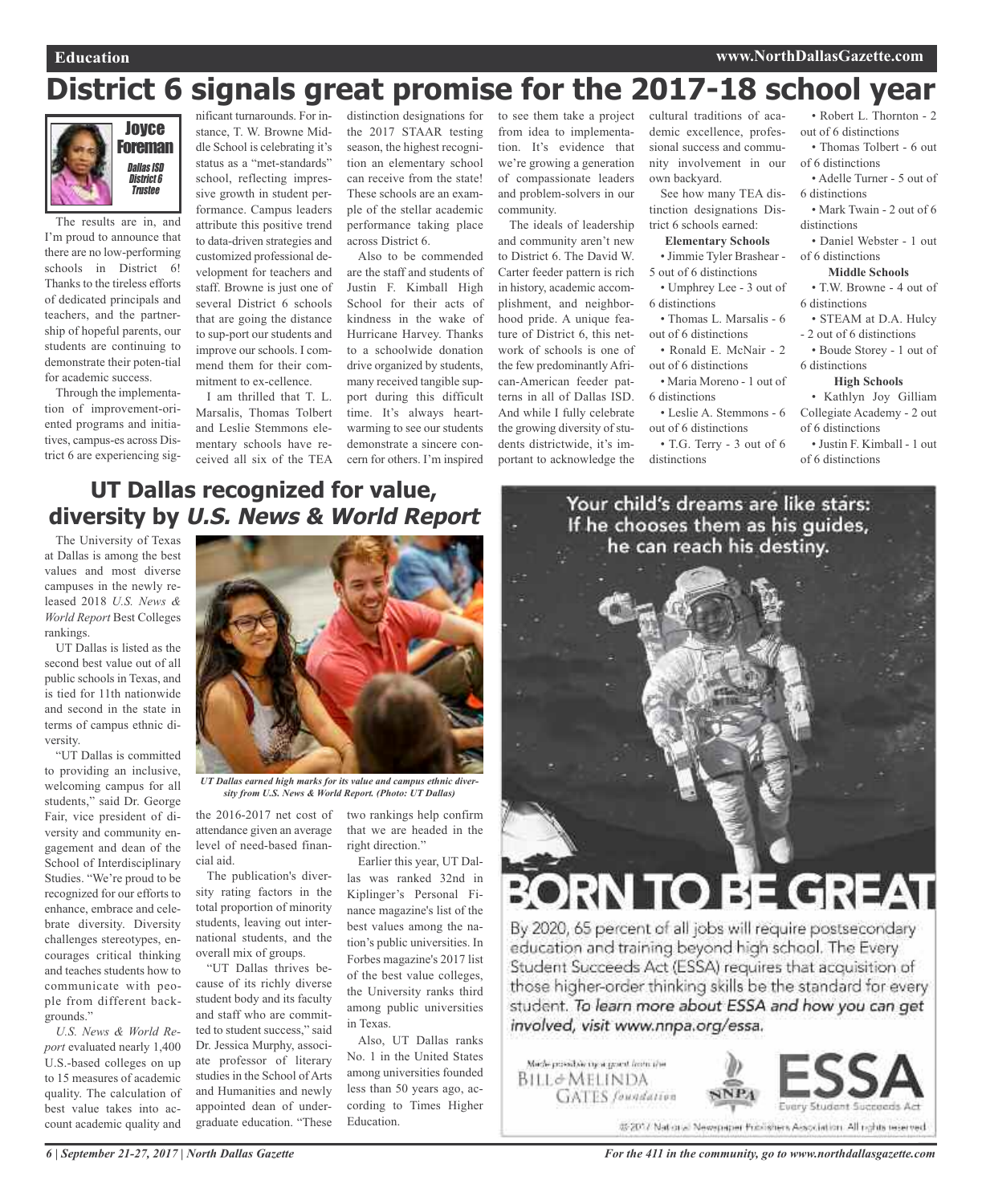# **CHS wind symphony wins national recognition**

The CHS Wind Symphony is the national winner in the 2017 Mark of Excellence / National Wind Band Honors Project. The "Mark of Excellence" music competition is entered with recordings that honor music programs and their ensembles for high standards in performance.

The Foundation for Music Education sponsors this project. Ensembles are



judged by nationally respected adjudicators, with the top quarter being named as National Winners and the second quarter receiving Commended Honors. This year, 278 of the finest musical ensembles in the nation

entered the competition. The project received entries from 38 states.

The participating groups received written comments and suggestions from the adjudicators and a compilation CD of the winning performances.

Creekview Director of Bands, Arturo Denis, said, "the performance of the Creekview Wind Symphony represents the very

teaching, learning and performing. Congratulations to the

Senior Class of 2017 and current members of the Mr. Maxwell Atkinson and Mr. Matt Neal; Mr. La-

Court, Dallas County

highest level of music Wind Symphony for this accomplishment! Special recognition and appreciation to; Associate Directors,

Puma,

CHS Principal; and Mr. Brett Farr, CFBISD Fine Arts Director, for their ongoing support and contributions!"



### **North Dallas Gazette readers can win tickets to several upcoming events**

The *North Dallas Gazette* website is the place for readers to find hot entertainment tickets. Stay tuned to www.northdallasgazette.com to find out how you can win tickets to the following events:

*Take Me to the River* presents a live performance experience based on the awardwinning film and record that brought together multiple generations of iconic Memphis and Mississippi Delta musicians to record a historic new album and re-imagine the utopia of racial, gender and generational collaboration of Memphis (Stax, Hi Records) in its heyday at the AT&T Performing on Sunday, Oct. 1 at 7:30 p.m.

*State Fair of Texas* - the food, the rides, the exhibits basically the fun of fall in Dallas from Sept. 29 - Oct. 22. Over a period of 24 days, guests can enjoy 75 concerts, visit the museums, and of

course enjoy the football games. Speaking of games, *NDG*

has tickets for the *Southwest Airlines State Fair Classic* featuring the Grambling State Tigers and Prairie View A&M Panthers at the historic Cotton Bowl Stadium. Kickoff is at 4 p.m. on Oct. 7.

Visit Facebook.com/North-DallasGazette and like the page, so you can receive the latest information on each contest.





# SEPT 29 - OCT 22  $\star$  PAIR PARK  $\star$  DALLAS

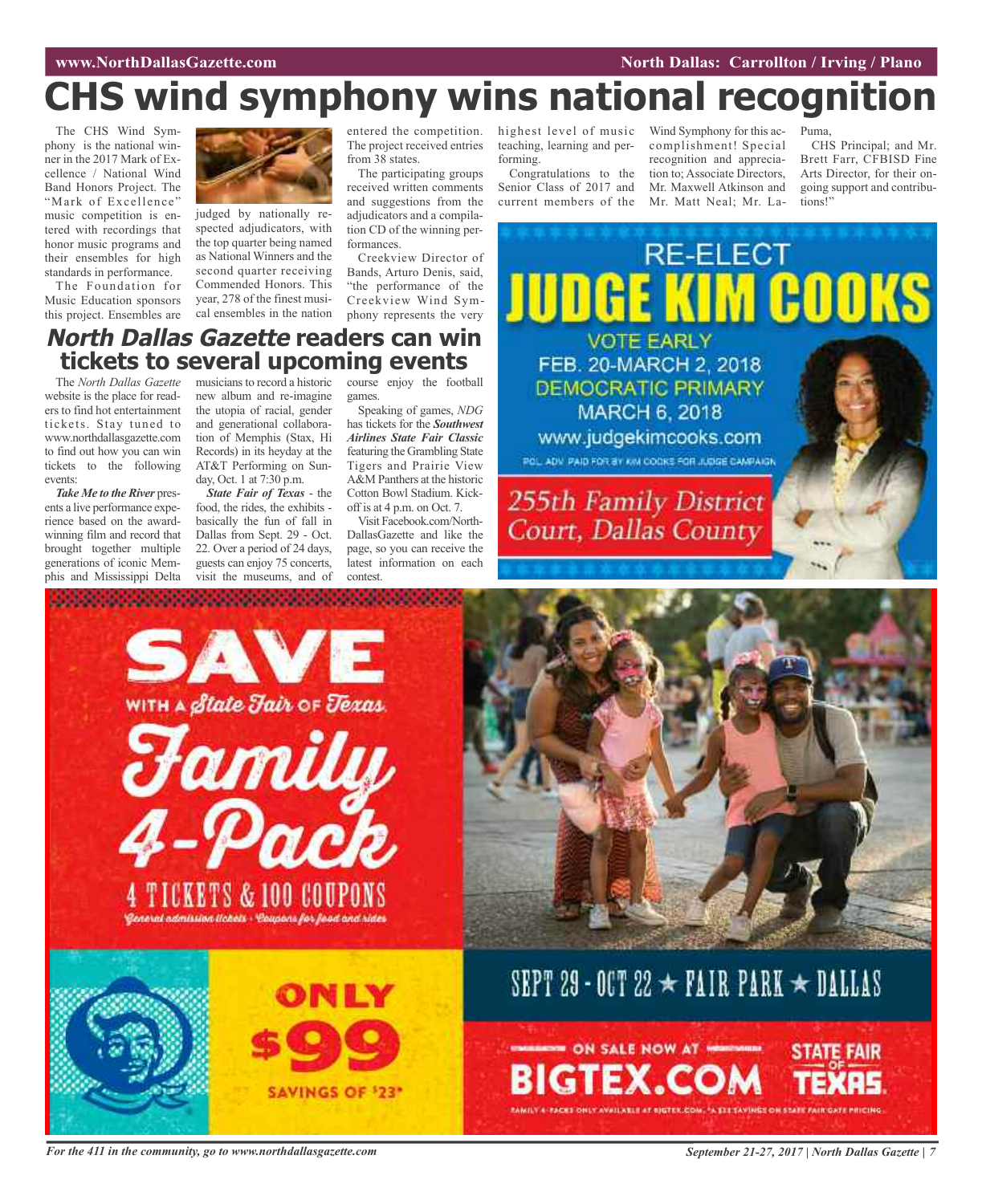### **City Briefs**

### **Carrollton**

The City of Carrollton will be hosting **Concert on the Square: The Enablers** Saturday, Oct. 7 from 6 p.m. to 8 p.m. in Downtown Carrollton at 1106 S. Broadway St. The casual outdoor park concert is free and open to the public. Families with children of all ages are encouraged to come enjoy some live music in Downtown Carrollton. For more information, go to cityofcarrollton.com.

### **Dallas**

Holy Trinity Greek Orthodox Church will be hosting the **Greek Food Festival of Dallas** on Friday, Sept. 22 from 12 p.m. to 11 p.m at 13555 Hillcrest Rd, Dallas. Food samples prepared by Holy Trinity's own cooks will be available as well as a coffee and pastries area. The event will feature traditional folk dancing and music, cooking demos, children's activities, and a marketplace with art and unique



*The Greek Food Festival of Dallas will return this year with a variety of food options, live music, and art for sale (Greek Festival of Dallas)*

imports. The fee to enter the festival is \$6, with children getting in free if they are ages 12 or younger. For more information, go to http://www.greekfestivalofdallas.com.

St. Luke "Community" United Methodist Church is hosting a free **Mental Health Symposium** from 8 a.m. to 1:30 p.m., Sat., Sept. 30, at St. Luke at 5710 E. R.L. Thornton Freeway. Highlights will include mental health experts, in-

formative workshops, and treatment and support resources for youth, adults, seniors, and families. The keynote speaker for the event is Christian therapist Dr. Brenda Richardson-Rowe, LPC-S, director of Dallas' Harmony Counseling Center. While the symposium is free and open to the public, preregistration is requested at (214) 821-2970, or visit www.slcumc.org.

See BRIEFS, Page 11





*8 | September 21-27, 2017 | North Dallas Gazette*

*For the 411 in the community, go to www.northdallasgazette.com*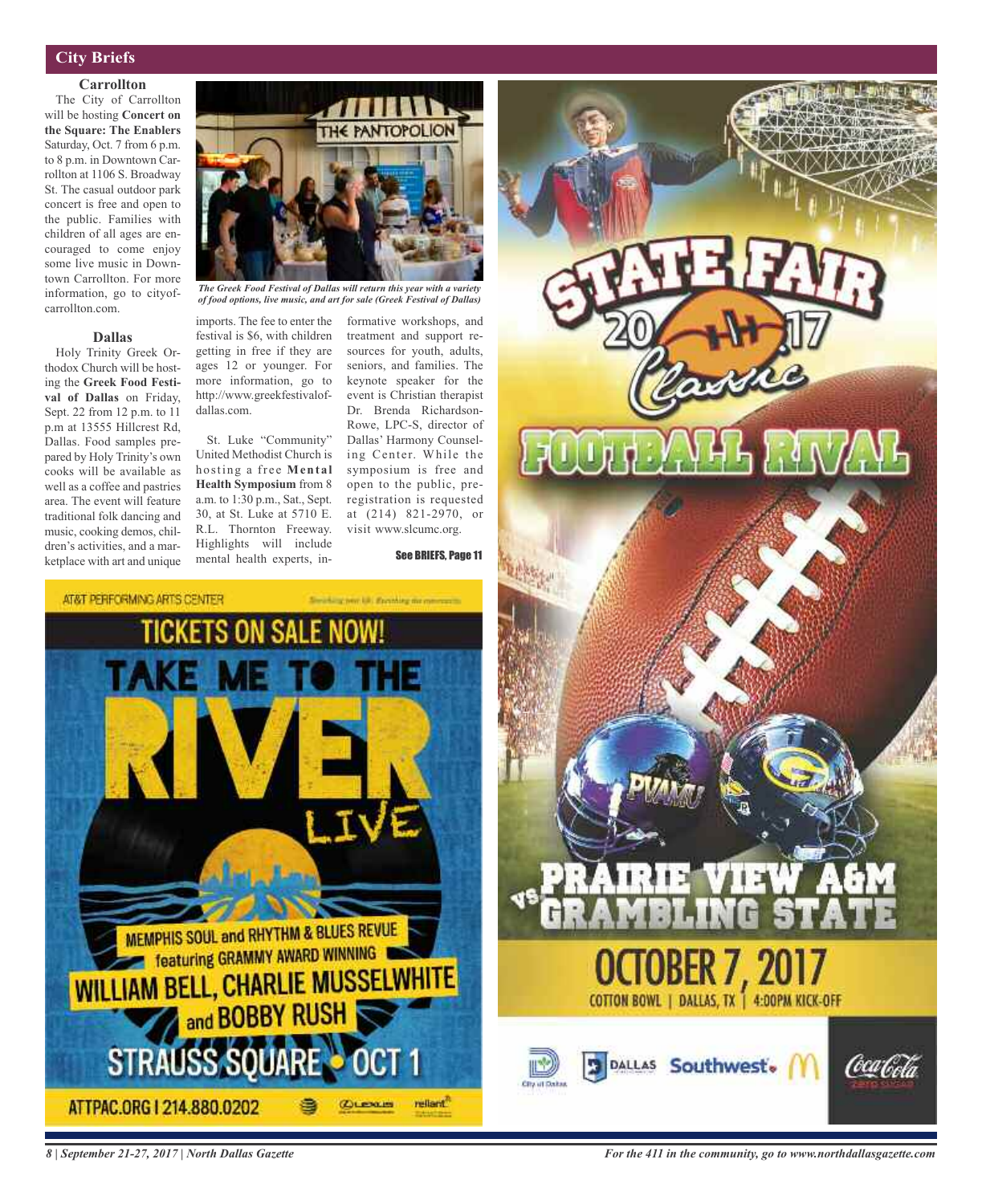# **Elliott's lackluster effort is not characteristic according to Garrett**

By Dwain Price *NDG* Sports Special **Contributor** 

 $FRISCO - Football$ coaches can stomach a lot of things. But what they refuse to stomach are less than a full effort from their players.

Case in point, during the Dallas Cowboys' embarrassing 42-17 road loss to the Denver Broncos on Sunday, running back Ezekiel Elliott was heavily criticized for not at least trying to chase down two Broncos defenders who intercepted a couple of passes thrown by



*Dallas Cowboys Running Back Ezekiel Elliott (Image: Dallas Cowboys)*

quarterback Dak Prescott. That didn't sit well with Cowboys coach Jason Garrett.

"Obviously, one of the things that we preach to our team on both sides of the

ball when there's a turnover, everybody's involved," Garrett said. "An offensive player becomes a defensive player on a fumble or an interception.

"Zeke is one of the most natural competitors I've ever been around. He loves to play, he loves to practice and I think we've seen that through his first year of playing. And those two plays were not indicative of the kind of competitor he was, and we have to get that addressed."

Garrett wanted to make See COWBOYS, Page 12

### **In The Tall Grass provides a much needed look into the lives of black trans women**

By Joe Farkus *NDG* Contributing Writer

"Say their names."

Addressing an issue that has been widely ignored by the general public, In the Tall Grass – a verbatim play constructed from interviews conducted by playwright, Paul Kalburgi, with those directly involved with the events depicted in the production – attempts to illustrate the despairing reality of the violence and neglect transgender women of color face throughout their lives.

The play focuses on the



*In the Tall Grass gives a voice to the overlooked trans gender community in Dallas. (Courtesy photo)*

murder of Shade Schuler – a young black trans woman whose body was dumped in a field close to Dallas'Medical District. Its use of verbatim dialogue leaves this production unpolished and provocative – leaving no

LIVE LIFE IN COLOR

turned. Bold performances by Mieko Hicks as trans woman and fountain of

wisdom; Letitia, and Lamar

uncomfortable stone un-

See TALL Page 10

**4 Di** Lupus Rash? Participate in a new clinical research study for lupus rash in Dallas, TX

For more information, contact Jodi Williams: (214) 424 - 0405

jwilliams@mcrcdallas.com



*NDG Entertainment Ticket Giveaway!!! Follow North Dallas Gazette on Facebook, Twitter and Instagram to keep up on all the latest!!!*

 $\mathbf{z}$ 

**RUN** 

INTOUCH CREDIT UNION

September 22, 23, 24, 2017

www.planoballoonfest.org

Oak Point Park, Plano, TX

FRI 4pm - 10pm SAT 6am - 10pm

SUN 6am - 7pm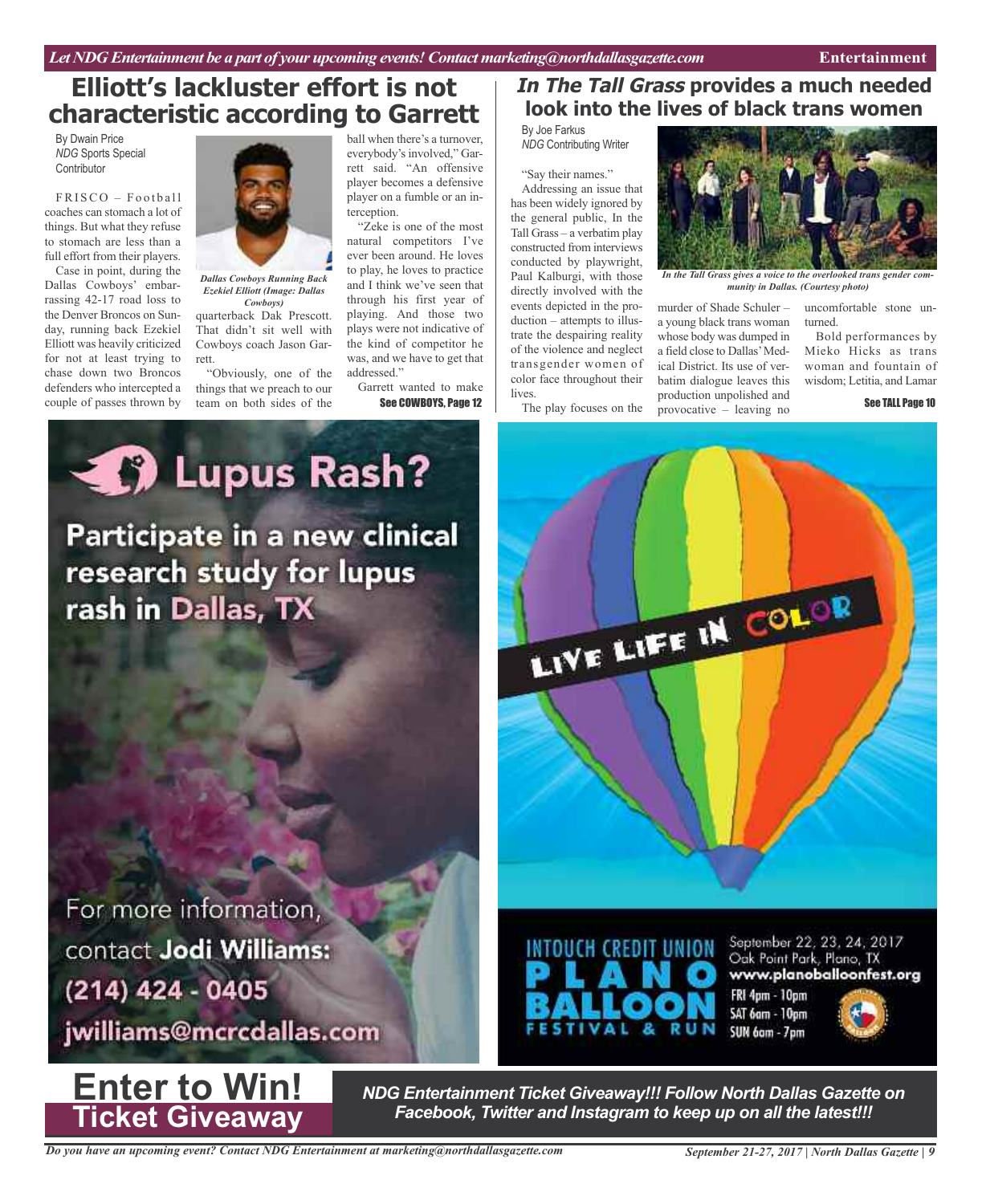# **NDGBookReview:BoredandBrilliant:RediscoveringtheLostArtofSpacingOut**

#### By Terri Schlichenmeyer

#### Pay attention!

Bet you heard that plenty when you were younger. Look up here, listen to me, watch this, eyes forward. Eventually, it sunk in: you kept your eyes open, your mouth closed, and you are the better person for it… aren't you? Peep this, pay attention – or, as in the new book "Bored and Brilliant" by Manoush Zomorodi, never mind.

A decade ago, as <sup>a</sup> new mother with <sup>a</sup> colicky baby, Manoush Zomorodi spen<sup>t</sup> countless zombified hours pushing <sup>a</sup> stroller around her New York neighborhood, to



#### calm

her son. At first, it was one of the most boring tasks she could imagine – but after awhile, she began to notice things: birds, architecture, people, and ideas.

Weeks after returning to work, she was fuzzy-

# **TALL,** continued from Page <sup>9</sup>

Roheem Staton as Schuler's heartbroken and outraged brother; Josh, bring life to the weighted emotional dialogue.

In the Tall Grass dives headfirst into the precarious world many trans women of color find themselves in – often forced into prostitution

**TREAT YOUR** 

**FAMILY TO** A DAY AT THE

**THEATER!** 

**TICKETS START** 

AT ONLY \$15!

and dangerous situations that generally put them at risk of violence and even death with a law enforcement community that all too often views them with suspicion rather than compassion.

The play follows the journey of Doug – a character seemingly based on

headed. That was when she understood that time off solved problems and cleared her mind; taking "a moment to reflect," she realized that "my main accomplice was my phone." That led to <sup>a</sup> bold experiment: Zomorodi, <sup>a</sup> radio show host, asked her listeners to join <sup>a</sup> "Bored and Brilliant Project," in which they would agree to give up (or at least cut back on) mobile device usage.

Thousands of listeners signed on.

Boredom, she says, is the "second most commonly suppressed emotion after anger…" even though humans need to be bored. Our brains require <sup>a</sup> certain

Kalburgi himself – as he speaks with Schuler's friends, family and other trans activists as they depict a world so many here in Dallas and around the country are completely ignorant of.

As with any production rooted in such an emotionally potent topic, the temptation to veer into sentimentality is evident but generally

amount of wandering to stay at peak efficiency. When we are "daydreaming" – something teens and children are more prone to doing – it activates <sup>a</sup> "default mode," which enhances problemsolving and creativity. Says Zomorodi, "… without distraction, your mind goes into some interesting and unexpected places."

Though it may sound funny, there are things you can do to combat <sup>a</sup> lack of boredom. Keep track of your digital habits; you'll be surprised how much you're on your phone. Put your device away while you're walking, so you're not tempted to use it on the fly.

avoided. While the first act almost exclusively focuses on Schuler's murder and the Dallas trans community's frustration with lagging police response, the second act jumps between Schuler's story and the effort by trans woman Tracee McDaniel to be successfully appointed to the Atlanta Citizen Review Board. While the intention

Stop taking photos for one day. "Delete That App" you can't live without (because, guess what? You can!). Be unconnected now and then, people-watch, look around, visit <sup>a</sup> park without your device. And finally, remember that if electronic devices are doing this to you, think about what they're doing to your kids…

How many times in your life did you bug your mother with whines of boredom? You'll take them all back, once you've read "Bored and Brilliant."

If you've ever had <sup>a</sup> lovehate relationship with your overly-connected world, this is the book for you. Au-

for this is apparent (trying to show progress and hope exist in the fight for trans visibility), Tall Grass would have been better served had it relied on Schuler's story solely.

Regardless, In the Tall Grass is not only well written, produced, and performed – it is much needed. If Kalburgi's intention is to

thor Manoush Zomorodi knows your pain - it was <sup>a</sup> process for her and her Note to Self listeners to disconnect - and because she went through the same kind of withdrawl, she doesn't promise that it'll be easy for you, either. The stats are good here, and the tiny-step encouragemen<sup>t</sup> is better but it's the honesty that's best inside this book. The "Seven-Step Program" is also <sup>a</sup> big help.

Beware that there's plenty of irony in reading this book on <sup>a</sup> device, but read it you should. In our heavily-connected society, "Bored and Brilliant" needs your attention.

bring attention and focus to the lives so often casually discarded simply because they are different, he succeeds.

The Bishop Arts Theatre production is on stage until Sept. 24. Tickets are \$18 in advance and \$22 at the door. Parents, please note this play is for mature audiences only.

**DALLAS** 

THEATER

**CHILDREN'S** 

Wear your favorite costume and bring the entire family to this silly. and only a little spooky, adventure.

t inting brekener by E.L. fam the and latin by John Maring and Letter by thems About **MARKULLAN** 



**ALLE CRASH COORD** 



**SEPT. 22 - OCT. 29** 

AGES 7 AND UP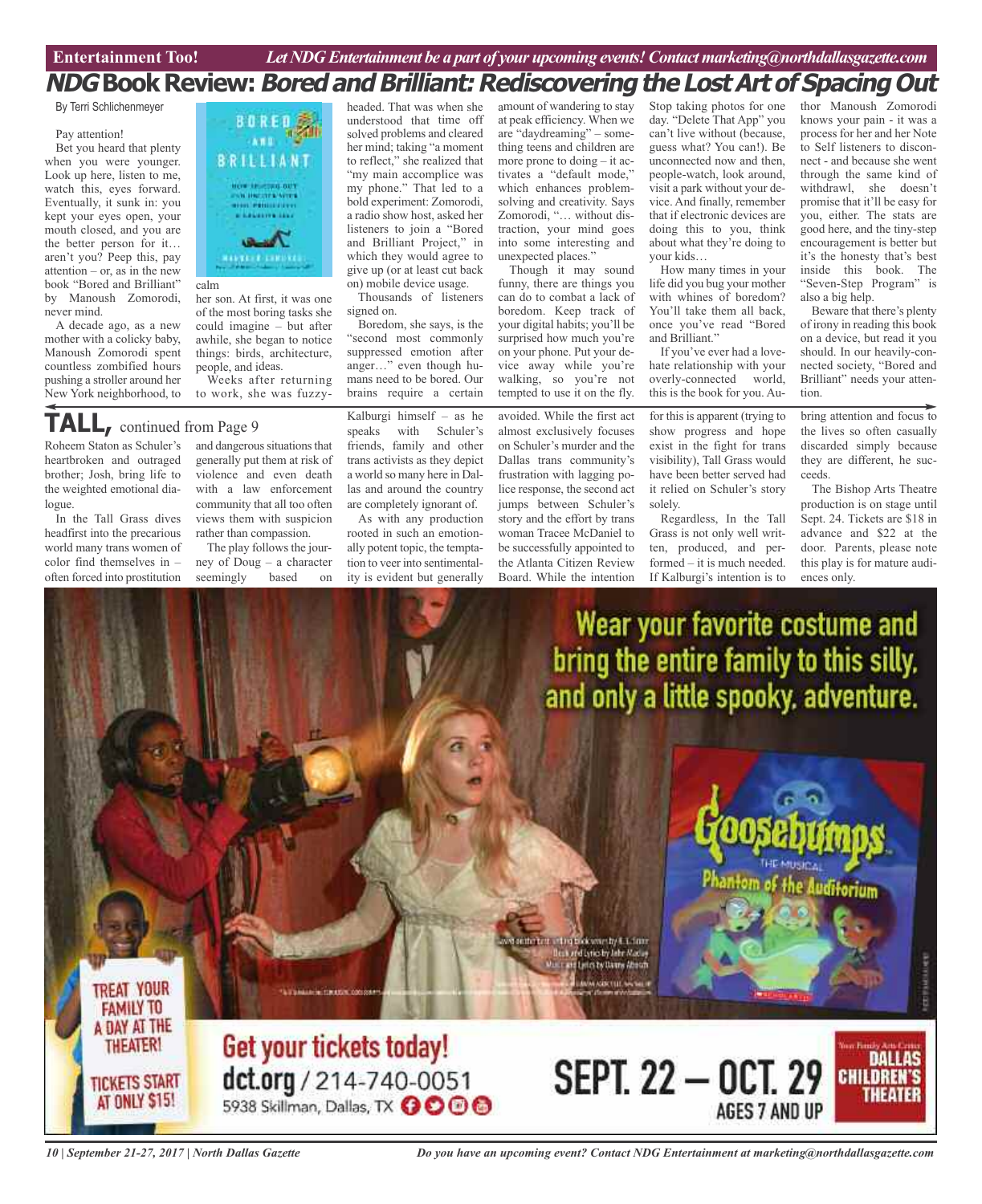# **Equifax data breach leaves at least 143 million consumers credit at risk**

### By Charlene Crowell

Record-breaking back-toback hurricanes in Houston and Florida brought unprecedented winds and rains affecting millions of Americans. Yet another storm just as brutal but financial in nature is also raging and affects at least 143 million Americans, as well as consumers in Canada and the United Kingdom: the Equifax data breach that took place from mid-May to July of this year.

On July 29, Equifax, one of the three major credit reporting corporations, discovered that unauthorized data access had occurred. Yet it was not until September 7 when the multi-national data breach was announced publicly. This massive cybersecurity breach includes federal income tax records, as well as employee records for government employees and those of Fortune 500 firms. Even recipients of major govern-

**Farmers Branch**

pumpkin-splash/947. Tickets range from \$5 to \$8.

**Garland** Firewheel Golf Park will be hosting the **North Texas Hickory Open** on Thursday, Sept. 28 – Saturday 30 at 600 W Campbell Rd, Garland in support of The HOPE Clinic and The Garland Sports of Hall of Fame. Hickory golf clubs will be available for two-day rental for \$35. Participants are being asked to register for the event at www.Tournevents.com/NTHO. The

ment programs like Medicare, Medicaid, and Social Security are affected.

For consumers, the personal information exposed to fraud and identity theft could mean a lifetime of closely monitoring and defending personal data to fight theft, fines and more. For businesses, questions will emerge as to whether millions of credit accounts were fraudulently opened and additionally whether they will be held partially responsible for its perpetuation.

In reaction to this cybercrime, a surge of federal class action lawsuits are going after Equifax.As many as 50 have been filed in at least 14 states and the District of Columbia as of September 12. The Federal Bureau of Investigation is reportedly examining what went wrong from a criminal perspective. On the civil side of the law, the Consumer Financial Protection Bureau (CFPB) is beginning

### **BRIEFS**, continued from Page 8

Farmers Branch Parks event is also open to sponsors.

and Recreation is hosting Th e **Gr e a t Pu m p k i n Splash** on Saturday, Oct. 7 from 2 p.m. to 5 p.m. at 13000 William Dodson Parkway, Farmers Branch. The event will feature a fun spin on the pumpkin carving tradition by turning it into a pool party. Families with children are encouraged to come and to preregister by Oct. 4 at https://apm.activecommunities.com/farmersbranch/Activity\_Search/the-great-**McKinney Te x a s R o a d Tr i p s: Paintings by Sandy and Alex Forbes** will be held at The Cove on Friday, Sept. 22 – Saturday, Sept. 23 from 5 p.m. to 9 p.m. each day at 402 N Tennessee, McKinney. Paintings on display will showcase beautiful landscapes and scenery. The event is free and open to the public. For more information, go to http://thecovemckinney.co m/.

### **Plano**

Collin College will be hosting photographic exhibition *PROOF* – works by Professor Byrd Williams Wednesday, Sept. 27 – Wednesday, Oct. 25 at the Spring Creek Campus gallery at 2800 E Spring Creek Pkwy, Plano. Williams will also be holding a discussion of his work from 12 p.m. to 12:45 p.m. on Thursday, Oct. 5 at the Spring Creek Campus's library room L201AB with an artist's reception occur-

its own independent investigation.

Now a growing number of bipartisan inquiries from Capitol Hill are demanding to know why these breaches of personally identifiable information (PII) came about, what actions Equifax took, and what the global firm intends to do on behalf of consumers whose names, birth dates, addresses, Social Security numbers and drivers' licenses are all in jeopardy. Equifax also knew that an estimated 209,000 credit card holders and some 182,000 consumers in the U.S. who have a dispute on file with a creditor also had comprised PII.

In a September 11 letter to Richard F. Smith, Equifax's Chairman and Chief Executive Office, the Chair and Ranking Member of the Senate Finance Committee went further to pose a series of questions to be answered by September 26. Issues raised

ring later from 4 p.m. to 7 p.m. in the gallery itself. For more information, go to www.collin.edu/THEARTS gallery.

### **Richardson**

The League of Women Voters of Richardson will be hosting a **Know Your** Town II meeting on Wednesday, Sept. 27 at 7 p.m. at the Richardson Civic Center at 411 West Arapaho Rd, Richardson. Speakers will include Tayin the letter include binding arbitration clauses that deny affected consumers the right of class action lawsuits, the firm's security systems and controls, how consumers can expect to be officially notified, and what, if any, protections Equifax will offer to affected consumers.

The following day, September 12, another letter to Equifax included questions on what data changes to Equifax's security plans and procedures were made asthis breach now becomes its third one in only two years. Signed by 24 Members of Congress who serve on the House Energy and Commerce Committee, they represent 15 states.

"The massive Equifax data breach is one of the largest in our country's history, affecting half of the United States population and nearly threequarters of consumers with credit reports," said Chi Chi Wu with the National Con-

lor Lough (Assistant to the Richardson City Manager), Mia Martin (General Counsel for Richardson ISD), and Jean Richards (President of LWV-Richardson). For more information, go to http://www.sherrillpark.co m/files/Activities/LWVeven t.html.

*To submit events and announcements, send an email to editor@northdallasgazette.com with headline Community Briefs.*

sumer Law Center. "A security freeze is the most effective measure against "new account" identity theft, because it stops thieves from using the consumer's stolen information."

To follow Wu's advice, consumers will need to contact all three of the major credit reporting bureaus and request that no new accounts be opened in their names.

Once requested, consumers will not be able to easily apply for new credit accounts or apply for a loan. An additional layer of precaution would be to contact every creditor and request that respective accounts be flagged for unusual or new credit activity. Detailed information on how consumers caught in the Equifax breach

can take these and other steps to protect their credit is available on the Federal Trade Commission's web.

**Marketplace**

The Consumer Financial Protection Bureau also has another consumer-friendly rule that Congress is currently fighting: preserving the right for consumers to file lawsuits when financial disputes could not be resolved otherwise. Announced on July 10, Richard Cordray, CFPB Director explained why the rule is important.

"Arbitration clauses in contracts for products like bank accounts and credit cards make it nearly impossible for people to take companies to court when things go wrong," said CFPB Director

See RISK, Page 15

### **Paid Internship opportunity for writers, college students in the Dallas Area**

The *North Dallas Gazette* has an internship position available. The goal is to provide students and aspiring writers an opportunity to gain published clips, experience and professional feedback. The position is for up

to 20 hours a week at \$8.00 per hour. Applicants must have reliable transportation.

**Send resume and writing samples to: businessoffice@northdallasgazette.com**



*For the 411 in the community, go to www.northdallasgazette.com*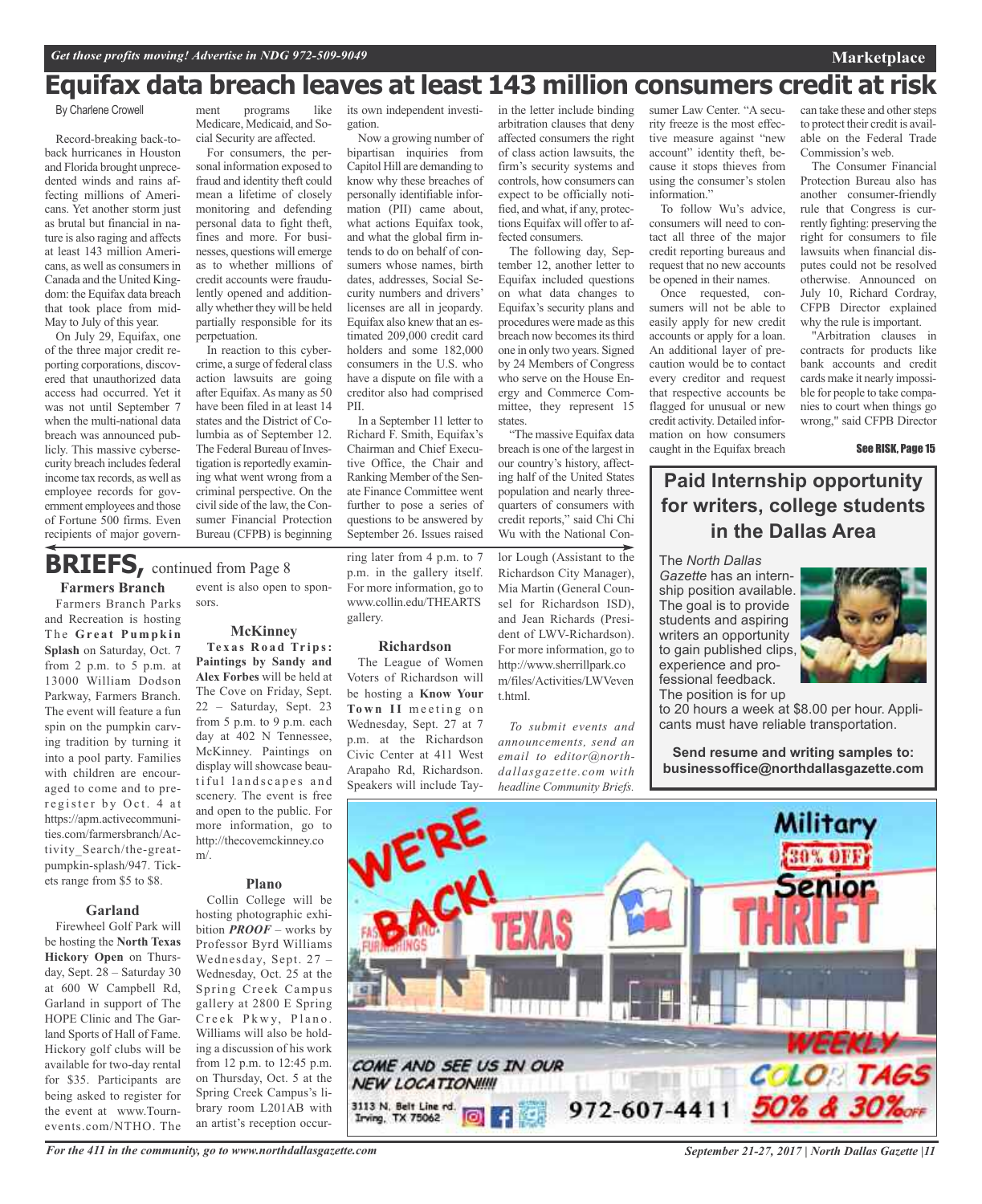# **Employability to host 8th annual career expo in Dallas**

*Forest Service / Flickr*

On Wednesday, September 27, the Dallas Mayor's Committee for the Employment of People with Disabilities will host its 8th Annual employAbility job fair at the Sheraton Downtown Dallas Hotel from 10:00 a.m. to 2:00 p.m. The yearly event promotes the hiring of those with disabilities and serves as a critical resource for North Texas residents, providing job seekers the opportunity to meet hiring representatives from more than 50 nationally recognized companies, including event sponsors AT&T, Alliance Data, PepsiCo and Lock-



heed Martin.

Participating employers recognize the importance of diversity in the workplace and the many benefits of hiring people with disabilities. Attendees will have the

# **COWBOYS,** continued from Page <sup>9</sup>

sure he wasn't singling out Elliott as the sole reason the Cowboys got thoroughly whipped by the Broncos, dropping their record to 1-1. There clearly was enough blame to go around as the defense was a no-show, the running game was non-existent, and the passing game was marginal at best.

"One of the things that's the foundation of our football team is fight," Garrett said. "We're going to compete and fight and scratch and claw, and that's one of the reasons we love Zeke Elliott (because) that's what he is.

"He competes, he battles, he's made great blocks throughout his career with us. That's just what he's all

about. Again, those plays were uncharacteristic of him. We'll certainly address that with him, but we have to address that with our entire team (because) that's not the way we play."

A Cowboys defense that was extremely dominant in the 19-3 season-opening win over the New York Giants barely made the Broncos crack a sweat. Denver racked up 380 yards in total offense, while Elliott rushed nine times for meager eight yards – a career-low for him, he said, on any level.

While the Cowboys' running game was bogged down seemingly in a pile of cement, Prescott completed just 30 of 50 passes for 238 yards, two touchdowns and

those two critical interceptions.

ing North Texas companies such as Southwest Airlines, Lowes, Tom Thumb and more, and can participate in educational classes featuring interviewing tips and resume

"We couldn't get any movement off the ball, we couldn't really establish the run game," Elliott said. "We couldn't really get things started up front. We just really weren't on the field that  $l$ ong"

And about those puny eight rushing yards?

"You can't forget about it," Elliott said. "You've got to evaluate what happened and you've got to build on it."

**Rough game for Prescott** Considering he only had four interceptions in his first 18 NFL games and two against the Broncos, this was the most challenging game of Prescott's young career. And he didn't come out of it unscathed.

reviews. Additionally, Attitudes & Attire will host a class on wearing the right clothes for the right job. Texas Workforce Solutions will also have a Mobile Workforce Unit with computer and internet access to apply for jobs on site.

"This event is more than just your average job fair," said Jon Nelson, Director of Human Resources at AT&T. "It not only provides hundreds of North Texas job seekers with employment opportunities, but it also gives us the chance to meet some of the hardest-working and inspiring individuals,

"They did a good job of matching us up, throwing everything they did at us, but I think for the most part we weren't ourselves," Prescott said. "If I make more plays we give ourselves a chance in that game, and I just simply didn't make the plays.

"There's no excuse for it. Playing like that, you won't win a game no matter who you play."

The Broncos have one of the best secondaries in the business, and it showed. Their defensive front seven isn't bad, either.

"I don't know they necessarily took that much away from us more than it was me just not making some throws for the most part," Prescott said. "They did a good job, they're sticky dewho we're proud to add to our diverse workforce. Some of our best and brightest stars have come from employAbility, so we're excited for another year."

While at first glance a disability can overshadow the full potential of an individual, employers who take a more knowledgeable perspective see beyond the disability and find a unique skill set that benefits their organization. This event serves to educate the Dallas-Fort Worth business community about building a diverse workforce by valuing people with different abilities.

fenders, they were on us, they made me throw in tight windows and tight areas and I just simply didn't make some of them.

"I feel like if I would have made some of those plays on the outside I probably would have forced them to get in a zone more than the man coverage that they were in the majority of the night. Then usually that's when our run game hits."

Not even the game being halted for 62 minutes late in the first quarter because of severe weather could help the Cowboys. That just prolonged the inevitable.

"We weren't doing our jobs," linebacker Jaylon Smith said. "As a defense you have to play together collectively, and when we do that we're successful.

"When it comes to the design, the feature I am particularly proud of is the signature face or front end of the Navigator," Lucas said. "Lincoln products are all about seduction and human surface language, so creating the Navigator's face was a big challenge … literally. The scale of the grille and size of head lamps by definition can be imposing and intimidating. However, we were able to create a confident face that speaks Lincoln and gives a sense of protection to the passengers on the inside."

While his career path has followed a wide track from

For more information about the event, please visit http://www.employabilitydallas.org/.

Founded in 1982 as The Dallas Mayor's Committee for the Employment of People with Disabilities, employAbility engages the business community to build a diverse workforce by valuing people with different abilities. The committee works to advance employment opportunities for people with different abilities. For more information, visit employAbility's website and Facebook page.

"And when you don't, all it takes is one person to mess up and it creates havoc."

After what transpired against the Broncos, consider the havoc created.

But tight end Jason Witten, who caught 10 passes for 97 yards and a touchdown and also dropped another TD, would like Cowboy Nation to exercise a sense of calm at this early stage of the season and not read too much into the lopsided loss to the Broncos.

"We just didn't execute from beginning to end," Witten said. "We always focus on us as an offense, and we didn't play very well collectively as a group and certainly there's a lot of areas to improve."

Oak Cliff to London and back, Lucas says Big D is always on his mind, and he makes a point to remind himself of his home turf every single day.

"In my office is a huge photo of downtown Dallas," Lucas said. "I think of Dallas often and consider the lessons learn on her streets integral to my accomplishments. Know this Dallas – no matter my travels, my design assignments and our final products  $-$  I am forever linked and take her everywhere. My growth started from that origin and I hope that she is proud of me."

their mark in various industries as well. "My experience at **LUCAS,** continued from Page <sup>1</sup>

Booker T. Washington was only filled with creative freedom and a place that allowed my interest in art to blossom into the career I have today," Lucas said. "Arts (as it was referred to when I attended) allowed me to be surrounded by teachers and students that enjoyed painting, jewelry making, dreaming of 'what if' and most of all for me drawing. When I finished and went on to College for Creative Studies (in Detroit,

Mich.), my understanding and abilities of artistic fundamentals was more advanced than the incoming students. In essence, Arts gave me an advantage and prepared me for success as a car designer by exposing me to different artistic expressions."

Following college, Lucas dove into the auto industry with the Ford Motor Company, which also owns the luxury Lincoln brand.

"To work for a premium brand like Lincoln is truly a highlight in my 19 year career at Ford Motor Com-



*for the Lincoln Motor Company, with extensive work on the new Navigator. (Courtesy photo)*

pany," Lucas said. "After completing a three year International assignment in the UK (living in London), I was requested to return to the US and assigned to the Lincoln Motor Company.

My role as a Chief Designer came by way of working on a number of significant programs for the Blue Oval. I am blessed to have designed and worked on many programs and acquired the skill necessary for the role of Chief Designer."

With that role came the opportunity for the one-time art student to put his mark on one of the premiere SUVs on the road. The Lincoln Navigator is not only packed with creature comforts on the inside, the exterior of the vehicle is the result of painstaking planning, as Lincoln wants it to stand out at first sight.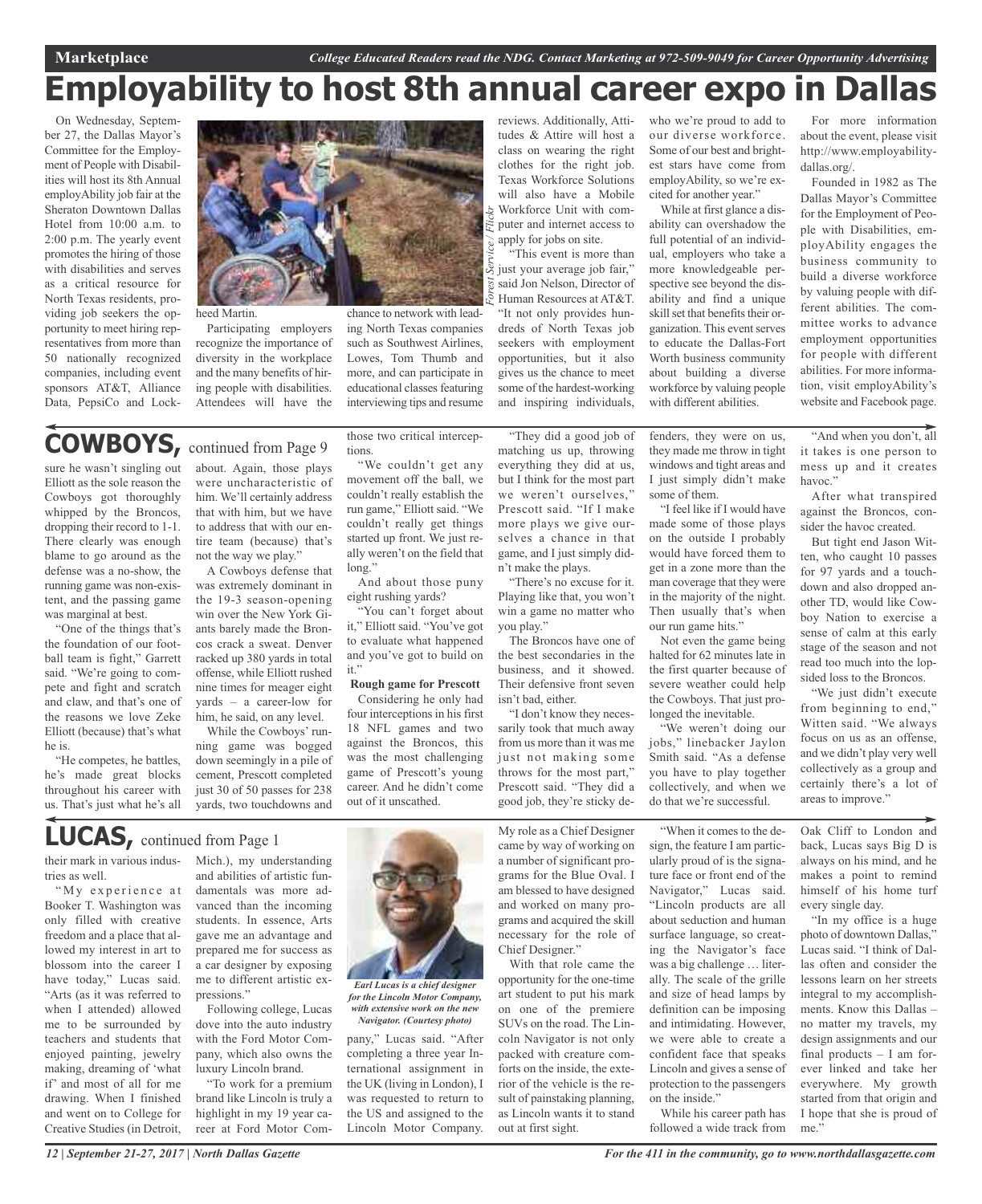# **Upcoming DFW area job fairs**

from some of the areas top employers. Dress professionally and bring plenty of resumes, because they're here to hire. Walk in and start interviewing, it's that simple. Save time, money and effort interviewing with multiple companies in one day at one location. Many of these companies have several openings and are eager to meet with you. You're no longer just a piece of paper. Attend the career fair and get infront of decision makers. The fair will be held from 11:00 a.m. to 2:00 p.m. at the Comfort Inn & Suites Plano at 700 East Central Parkway,

Plano, TX 75074.

**Nov. 1 Arlington Career Fair by National Career Fairs** Ready for a new career? National Career Fairs is under new ownership and we are driving employers and future employees together faster then ever before. WE ARE HELPING AMERICA GET BACK TO WORK! The fair will be held from 11:00 a.m. to 2:00 p.m. at the La Quinta Inn & Suites – Arlington at 825 N. Watson Rd, Arling-

### **Sept. 28 Dallas Career Fair** Ready for a new career?

National Career Fairs is under new ownership and we are driving employers and future employees together faster then ever before.

WE ARE HELPING AMERICA GET BACK TO WORK! The fair will be held from 11:00 a.m. – 2:00 p.m. at the Doubletree Hotel – Dallas-Love Field at 3300 W. Mockingbird Ln, Dallas, TX 75235.

### **Oct. 4 100,000 Opportunities Initiative Job Fair**

Register now! Major employers will be hiring on the spot! Up to 30 national and local employers will be available to meet you and conduct onsite interviews at the Southwest Center Mall at 3662 W Camp Wisdom Rd., Dallas from 10:30 a.m. to 3:30 pm. Practice your interview skills with oneon-one coaching. Create or improve your resume with personalized support. Get help with job applications. Learn about options to earn your high school equivalency and explore college options. Find a mentor, a job training program, and much more!

### **Oct. 11 Dallas Job Fair**

Come meet with hiring managers from local, national, and Fortune 500 companies for free at our Dallas Job Fair. You will be meeting with decision makers face to face, so wear a suit and dress for success.

Update your resume and bring 15+ copies to be able to offer a resume to every manager you speak with. There might be companies and industries you are not familiar with, but take the time to speak with them.

It might be your dream job. The fair will be held from 9:00 a.m. – 12:30 p.m. at the Sheraton Dallas Hotel by the Galleria at 4801 Lyndon B. Johnson Freeway, Dallas, TX 75251.



### **Oct. 12 Best Hire Career Fairs – Dallas Job Fair**

Open the doors of opportunity when you meet and interview with the top hiring companies in Dallas. This career fair will allow you to learn about the businesses that are hiring and what their hiring needs are. Tired of sending your resume over the web to get no responses back? Put a face with a name and make a great first impression. Register today, and you could get hired live at our next career fair in Dallas. Be prepared to interview with hiring managers and recruiters from the top hiring companies in Dallas. Dress to impress and bring plenty of resumes. The fair will be held from 11:00 a.m. – 2:00 p.m. at the Doubletree by Hilton Hotel at 2015 Market Center Blvd, Dallas, TX 75207.

### **Oct. 16 Job Fair Dallas by LocalWork.com**

Companies in the Dallas area are hiring for thousands of positions! Finding the right job can be a challenging process. This is why we built a face-to-face event to allow you to interact directly with the hiring company at the Hilton Garden Inn at 1001 W President George Bush Hwy, Richardson from 10 a.m. to 1 p.m. We always recommend bringing 10-15 resumes. Employers aren't focused just on what you're wearing as much as they are looking to see how committed you are to doing your best.

**Oct. 19 Dallas Career Fair by Choice Career Fairs** Do you have a resume, but aren't getting called for interviews? If so, it means your resume needs improvement to catch the attention of hiring managers. Bring a copy of your resume and receive a 10 minute resume consultation. Find out about small changes that can make a big difference in getting your resume noticed. You'll meet face-to-face with hiring decision-makers from some of the areas top employers.

Dress professionally and bring plenty of resumes, because they're here to hire. Walk in and start interviewing, it's that simple. Save time, money and effort interviewing with multiple companies in one day at one location. Many of these companies have several openings and are eager to meet with you. You're no longer just a piece of paper. Attend the career fair and get in front of decision makers. The fair will be held from 11:00 a.m. to 2:00 p.m. at the Hilton Arlington at 2401 E Lamar Blvd, Arlington, TX 76006.

**Oct. 26 Dallas Career Fair by Choice Career Fairs**

You'll meet face-to-face with hiring decision-makers

# **TISEO PAVING COMPANY**

ton, TX 76011.

419 E. Hwy. 80, Mesquite, TX 75150 Tel: (972) 289-0723 Fax (972) 216-5637 www.tiseopaving.com

Performing Concrete Street Paving in the Metroplex Area We Accept Subcontracting Bids For All Public Works Projects in the Dallas Area. We Are Accepting Applications for Concrete Mixer Drivers and Heavy Equip-

ment Mechanics

**Equal Opportunity Employer** 

### **Nov. 16 Plano Career Fair by National Career Fairs**

Are you looking for a job? Are you tired of sending resumes left and right and never getting an answer? If you are, dress in your best professional clothes, bring resumes and visit our Plano Career Fairs. You will have the opportunity to meet top employers and to interview for several positions during the course of the day, meeting the people who make the hiring decisions. You will save a lot of time since there will be no need to craft a customized personal statement for each company you visit:

You'll be able to tell them why you wish to work for them, and you'll have the chance to sell yourself. Our employers send their managers to carry out onsite interviews. Don't wait for someone to call you for an interview. Sign up for our next career fair and give off a first impression that makes a lasting career. The fair will be held from 11:00 a.m. to 2:00 p.m. at the Comfort Inn & Suites at 700 Central Parkway East, Plano, TX 75074.

Our company works on driveways repairing and replacing with new concrete block work foundation reconditioning of wood fencing metal fencing and block for mailboxes we guarantee all my work and we are reasonable.

3333 Lee Parkway Dallas Texas 75219 Evansdemolition.com • (713) 256-3867 Mr. Dewey Evans



**DO YOU WANT AN EXCITING AND REWARDING CAREER?**

### **PURSUE A CAREER AS A POLICE OFFICER OR FIREFIGHTER!**

• Competitive wages<br>• Array of benefits<br>• Education incentive pay<br>• ...and more

REGISTER ONLINE TO TAKE THE CITY OF IRVING'S NEXT CIVIL SERVICE ENTRANCE EXAM

### *www.cityofirving.org*

*The City of Irving does not discriminate on the basis of race, sex, religion, age or disability in employment or the provision of services.*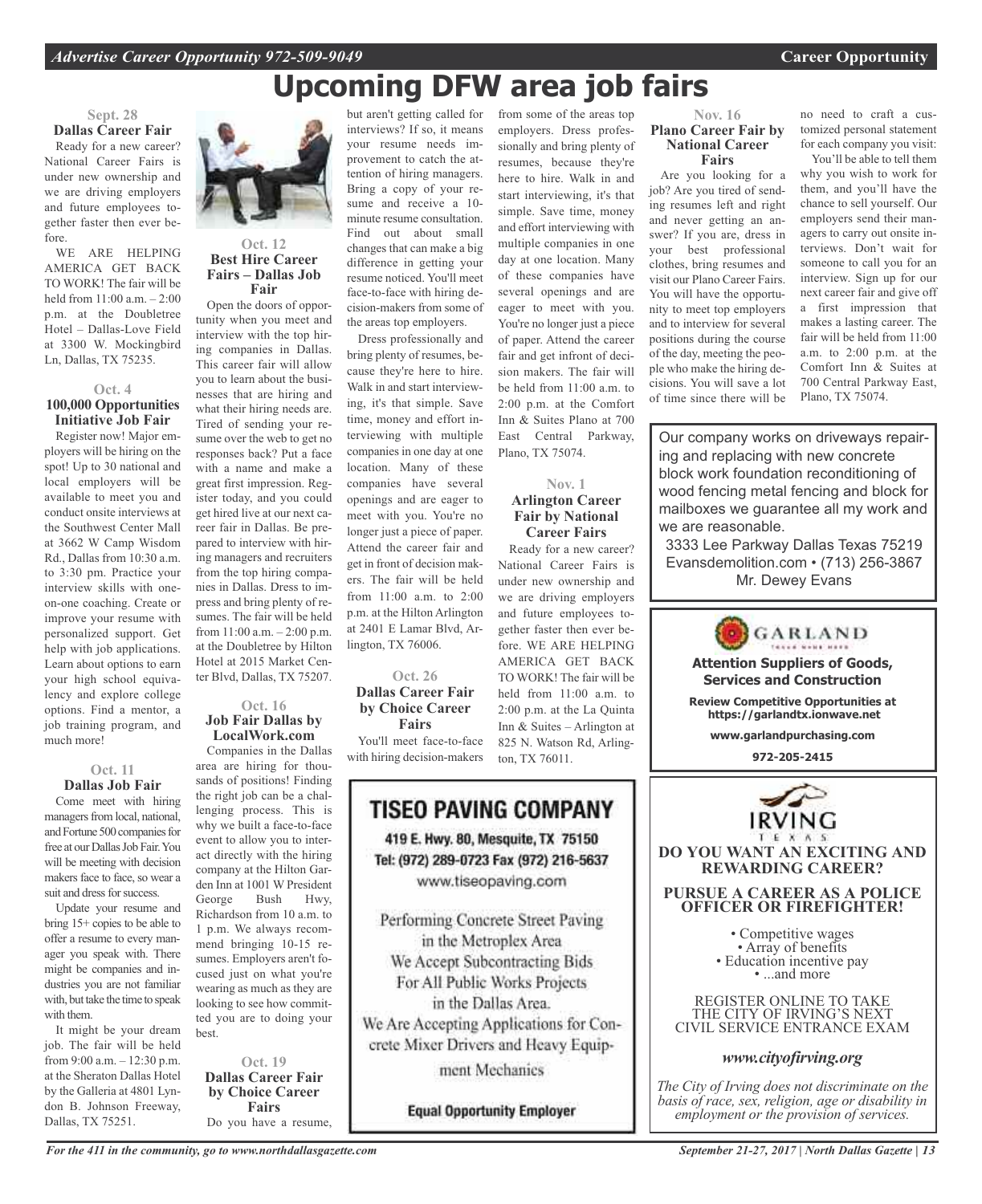### **BETHEL BIBLE FELLOWSHIP, CARROLLTON (A PLACE TO BELONG)**

*NOTICE: Pastor Woodson serves the community by providing "Professional Therapy and Counseling Services" on a "Sliding Fee" scale. To schedule an appointment call the Pastoral Counseling Center at 972-526-4525 or email the church at www.bethelbiblefelloswhip.org*

Discover Hope and Help for daily living; and, you don't have to be a member to come. The Connect-2-Reflect (C2R) meetings are held in comfortable and relaxed homes, one in Carrollton and one in Plano, refreshments are served. Call the church for details.

**September 24, 9:45 a.m.** You're invited to our Sunday "Prayer and Meditation" at 9:45 am. You will be blessed and inspired. You don't want to miss this! And, join us in our one hour only Sunday's Bible Study at 12 Noon, continuing on the book of Ephesians with other supporting chapters and verses.

**September 27, 7 p.m.** Join us in Wednesday's Prayer and Bible Study Class with Pastor Brenda Patterson, Senior Pastor Woodson, Pastor Larry Gardner, Pastor Bernadette and others conducting a new study on the book of

Ephesians with supporting chapters and verses. Spiritual maturity is God's desire for you; it's Time to Grow in the Word of God.

Dr. Terrance Woodson, Senior Pastor 1944 E. Hebron Parkway Carrollton, TX 75007 972-492-4300 www.bethelbiblefelloswhip.org

 $\mathcal{L}_\text{max}$  and  $\mathcal{L}_\text{max}$  and  $\mathcal{L}_\text{max}$ 

### **FELLOWSHIP CHRISTIAN CENTER CHURCH IN ALLEN "THE SHIP"**

**September 24, 8 a.m.** Join us in our Sunday Morning Services as we praise and worship God in the Joycie Turner Fellowship Hall; followed by our Sunday Worship Services; and bring someone with you, you will be blessed.

### **September 27**

Join us in our Wednesday's 12 Noon-Day Live, Prayer and Bible Study and/or our Wednesday Night Live, Prayer and Bible Study at 7 p.m. to learn more about God's Word. Be encouraged by God's plan for your maturity and His glory; and most of all; be prepared to grow.

Dr. W. L. Stafford, Sr., Ed. D. Senior Pastor 1609 14th Street Plano, TX 75074 972-379-3287 www.theship3c.org

*Church Happenings is a weekly calendar ofreligious services produced by the North Dallas Gazette.*

*To make additions or corrections to the calendar, contact: religion@northdallasgazette.com*

### **INSPIRING BODY OF CHRIST CHURCH, Let's Go Fishing! MATTHEW 4:19**

### **September 22, 7 p.m.**

All men are invited to Men's Ministry meeting each Friday night at 7 p.m., (IBOC promotes proactive male leadership.)

### **September 24, 10 a.m.**

You're invited this Sunday as we praise, worship, honor and magnify God's Holy name in songs and the spoken word. Also, reserve your seat at Rushtaurant for Sunday brunch after service today.

September 27, 7 p.m. Join us in Monday School as we grow in God's Word and learn what God has to say to us.

Pastor Rickie Rush 7701 S Westmoreland Road Dallas, TX 75237 972-372-4262 www.Ibocchurch.org

### **MT. OLIVE CHURCH OF PLANO (MOCOP) (Uniting the Body of Christ Among Nations)**

### **September 24, 10 a.m.** Join us for Morning Worship Service as we praise and worship God for His Honor and His glory; and don't forget to comeback at 7 p.m. for our Brazilian Church.

**September 27, 7 p.m.** You're invited to our Wednesday's Bible Study class; you will learn what God has to say to us. Come to be encouraged by God's plan for your spiritual growth and His glory.

Pastor Sam Fenceroy Senior Pastor and Pastor Gloria Fenceroy 300 Chisholm Place Plano, TX 75075 972-633-5511 www.mocop.org  $\overline{\phantom{a}}$  , and the set of the set of the set of the set of the set of the set of the set of the set of the set of the set of the set of the set of the set of the set of the set of the set of the set of the set of the s

**SHILOH MBC IN PLANO (WHERE COMMUNITY BECOMES FAMILY)**

Come and connect to God



through Shiloh; grow in Christ through the study of God's Word; and Serve God through service to each other and to the world. John 12:26.

### **September 24, 8 a.m. And 11 a.m.**

Join us for our morning services; you will enjoy the fellowship during our 8 a.m. and in the 11 a.m. Worship Services.

### **September 27, 7 p.m.**

You're invited to our Wednesday's Bible Study to learn more about God's Word. Come and be encouraged by God's plan for your maturity and growth; it's all for His glory and His honor. We are, "Growing in Christ through the study of His Word."

Our church ministries offer opportunities for motivation and growth; join us and see. Be blessed of the Lord.

### **September 30, 9 a.m.**

Join us for our Women's Fall Conference at the church. This year's theme is "How Godly Women Persevere". Call the church for details.

Dr. Isaiah Joshua, Jr. Senior Pastor 920 E. 14th Street Plano, TX 75074 972-423-6695 www.smbcplano.org



NDG now has a "Special Advertising Package"for churches and non-profit organizations that need to let the community know about your Special Event.

### Opportunity You Can Measure...

### **Church Events**

- Church Anniversary
- Pastor's Anniversary
- Women's Day
- Men's Day

### **Non-Profit Org. Events**

- Fundraisers
- (Concerts)
- Special Events
- (Personal or Community)

### Special Rate \$199

(Black & White, per insertion) Ad size - 4.905"x 6"(Quarter Page, B&W) (NOTE: Color Ad \$75 extra per inserion) Production disclaimer - NDG ad meake-ready is not included in promotion. Layout/production of "copy ready"ad will be a nominal extra cost. E-mail ad copy to: Marketing@NorthDallasGazette.com or call our Marketing Department today! 2-509-9



### **Church Happenings www.NorthDallasGazette.com**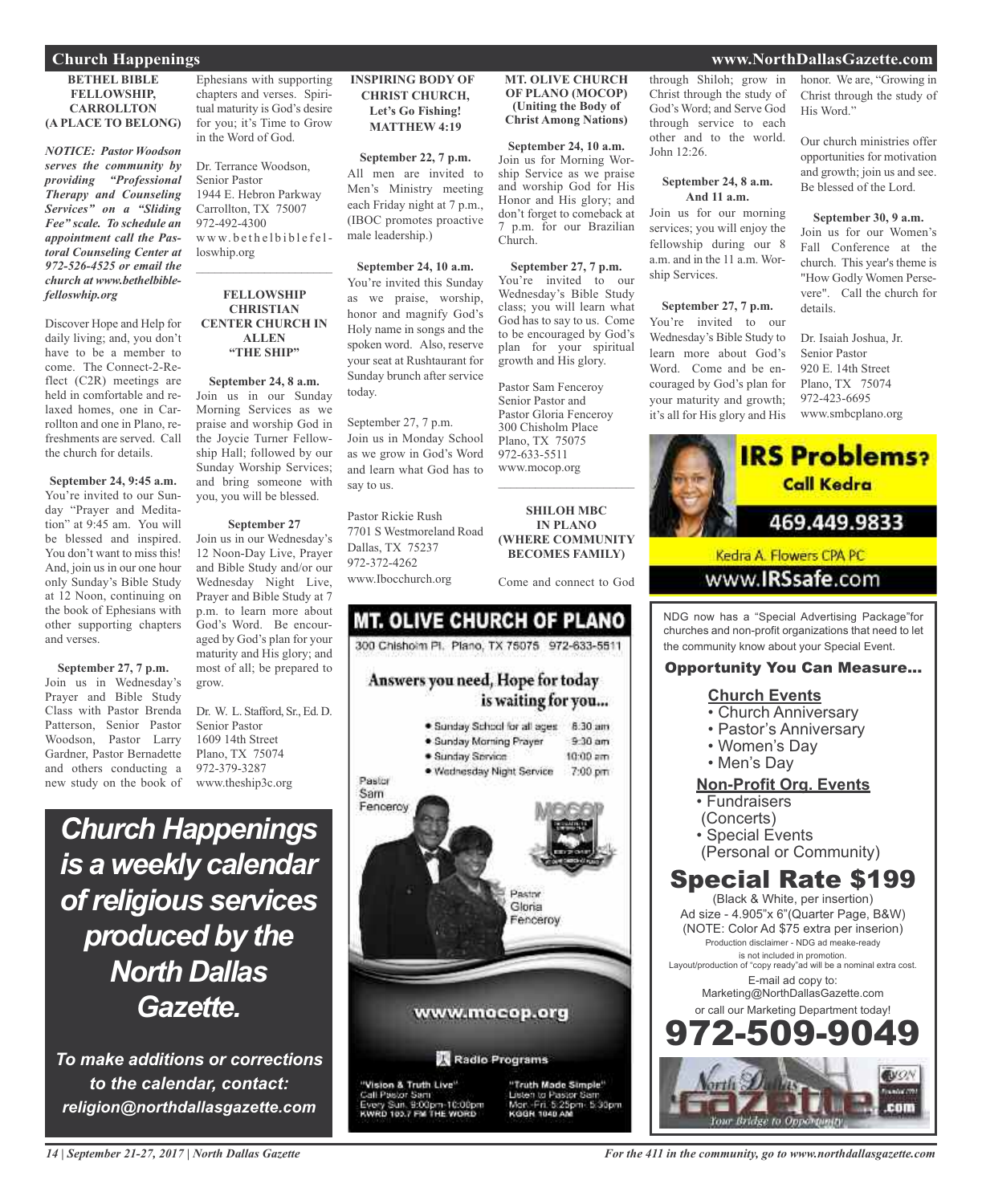# **Placing trust in our strength**



*Send email to: businessoffice@ northdallasgazette.com to sign up for Sister Tarpley's weekly electronic newsletter.*

*So the Lord sent a plague on Israel, and seventy thousand men of Israel died.*

**- 1 Chronicles 21:14** When was the last time your overconfidence cost the lives of 70,000 men? That is exactly what happened to David. David made what might appear to be an innocent request of his general, Joab.

But the minute Joab heard the request he cringed. He knew David was in big trouble for this one. You see to number the troops was a great sin in Israel because it was against the law.

Why? Because it demonstrated that you were plac-

ing more trust in numbers than in the living God.

David displayed enough pride to cost the lives of 70,000 fighting men . God gave him three choices of punishment for his sin.

A plague was the one he chose, and it resulted in the loss of 70,000 men.

Throughout Israel's history, God set the stage for battles to be won, miracles to take place, and people to exercise faith.

so that man could not take credit for what God did. Consider Gideon who was only allowed 300 men to fight an army of 100,000.

Consider Jehoshaphat, who had to lead his army with his singers. God defeated the enemy.

Consider Joshua, who was told simply to walk around Jericho seven times, and they would get victory. God did things in some very unconventional ways!

# **RISK,** continued from Page <sup>11</sup>

Richard Cordray.

Days later on July 20, Capitol Hill lawmakers turned to a seldom-used option, the Congressional Review Act, to deny the rule from taking effect. Sen. Mike Crapo, Chair of the U.S. Senate Committee on Banking, Housing and Urban Affairs Committee and Rep. Jeb Hensarling, Chair of the House Committee on Finan-

cial Services announced a coordinated legislative attack to roll back CFPB's arbitration rule. The law allows Congress to fast track a veto of new federal regulation with limited debate and a simple majority vote.

On July 25, the House passed its resolution on a vote of 231-190. To date, the Senate has yet to take a corresponding vote.



302 Centennial Blvd Hichardson, IX 75081

you and me as Christian believers? Well, the minute you and I place more trust

our face.

He deals with it.

How does He punish us?

ting a deal go sour. Sometimes it's through problems with another Christen, client or vendor. Sometimes situations just blow up in

Other times, He lets us go on for a long time doing our own thing, but eventually

The lesson here is to learn daily and complete depend-

the troops. Sometimes it's through let-

The stage was always set

How does this relate to

in our abilities than in God, we are guilty of numbering ence on God. Use your gifts and abilities through the power of the Holy Spirit. Ask God daily for direc-

> tion and His wisdom. His ways won't always line up with conventional wisdom. When we begin depend-

ing on our abilities only, God has a responsibility to make known to us who is the giver of the blessings. Ask God to show

you the right paths you would have follow. Remember, sometimes Christians are not sure of the direction they should go. There are times they stum-

ble and run into roadblocks. There may be times that they don't understand why things are not going the way they think they should.

Ask God for help you to see how these roadblocks and detours are being used

to redirect your life. Tell God you love and trust Him and that you want to follow Him. And, don't

forget to thank Him for His promise that "all things work together for good to those who love the Lord."





Īsiah Joshua, Jr. Fustor

the Word. Preaching the Gospel, Reaching the World

Worship Times: 8 and 11 a.m. Sunday School: 9:45 a.m. Mid-week: Wednesday at 7:00 p.m. Youth Church: Every 3rd, 4th, and 5th Sunday at 10:45 a.m. AWANA: Wednesday at 6:30 p.m. Contact Information: 972-423-6695 www.smbcplano.org



*For the 411 in the community, go to www.northdallasgazette.com*



*Sister Tarpley and Donald Davis, salesman at Sam Packs, 5- Star Ford in Carrollton, Texas; he just sold Sister Tarpley her new car. A great salesman for the elder, especially. Go see him if you are looking for a new car. Donald Davis gives great service and respect.*